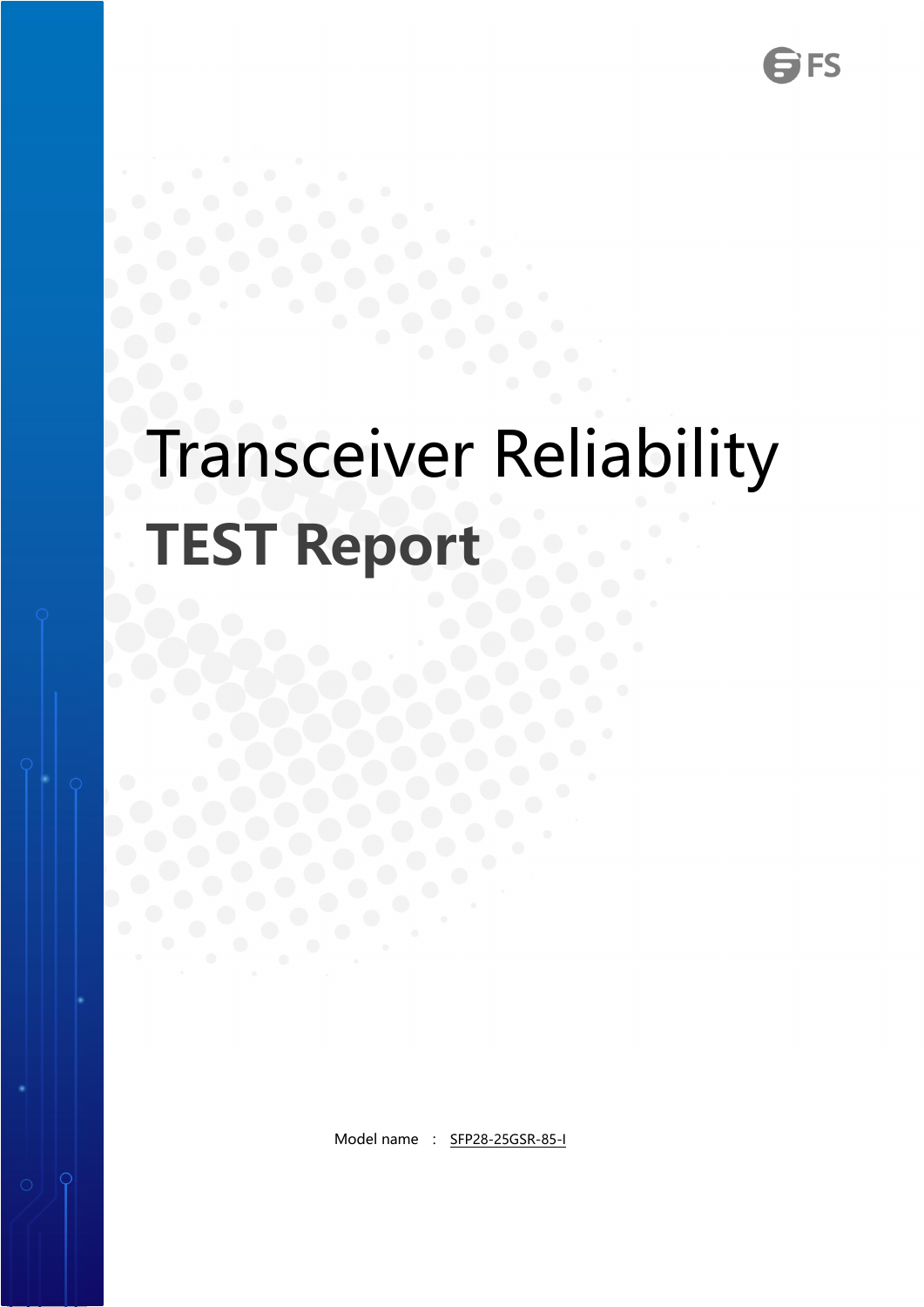# **SFS**

#### **Table of Contents**

| 1. Introduction <b>contracts</b> and the contract of the contract of the contract of the contract of the contract of the contract of the contract of the contract of the contract of the contract of the contract of the contract o  |  |
|--------------------------------------------------------------------------------------------------------------------------------------------------------------------------------------------------------------------------------------|--|
| 2. Purpose <u>and the contract of the contract of the contract of the contract of the contract of the contract of the contract of the contract of the contract of the contract of the contract of the contract of the contract o</u> |  |
| 3. Sample Description <b>Constitution</b> 2. Sample Description 2.1 and 2.1 and 2.1 and 2.1 and 2.1 and 2.1 and 2.1 and 2.1 and 2.1 and 2.1 and 2.1 and 2.1 and 2.1 and 2.1 and 2.1 and 2.1 and 2.1 and 2.1 and 2.1 and 2.1 and 2.1  |  |
|                                                                                                                                                                                                                                      |  |
|                                                                                                                                                                                                                                      |  |
| 4.2 Sample Grouping and Test Sequence <b>Commission Commission Commission</b> 2                                                                                                                                                      |  |
| 4.3 Failure Criterion <b>Constitution</b> 3                                                                                                                                                                                          |  |
|                                                                                                                                                                                                                                      |  |
|                                                                                                                                                                                                                                      |  |
| 5.1 O/E Characteristic <b>Commission Commission Commission</b> Characteristic Assembly Assembly Assembly Assembly Assembly Assembly Assembly Assembly Assembly Assembly Assembly Assembly Assembly Assembly Assembly Assembly Assem  |  |
|                                                                                                                                                                                                                                      |  |
|                                                                                                                                                                                                                                      |  |
|                                                                                                                                                                                                                                      |  |
| 5.5 Mechanical Shock /Vibration (12) 12 Mechanical Shock /Vibration (12) 12                                                                                                                                                          |  |
|                                                                                                                                                                                                                                      |  |
|                                                                                                                                                                                                                                      |  |
|                                                                                                                                                                                                                                      |  |
| 5.9 Visual Inspection <b>contracts</b> and the second contract of the second second terms and the second second second terms and the second second second second second second second second second second second second second sec  |  |
|                                                                                                                                                                                                                                      |  |
|                                                                                                                                                                                                                                      |  |
|                                                                                                                                                                                                                                      |  |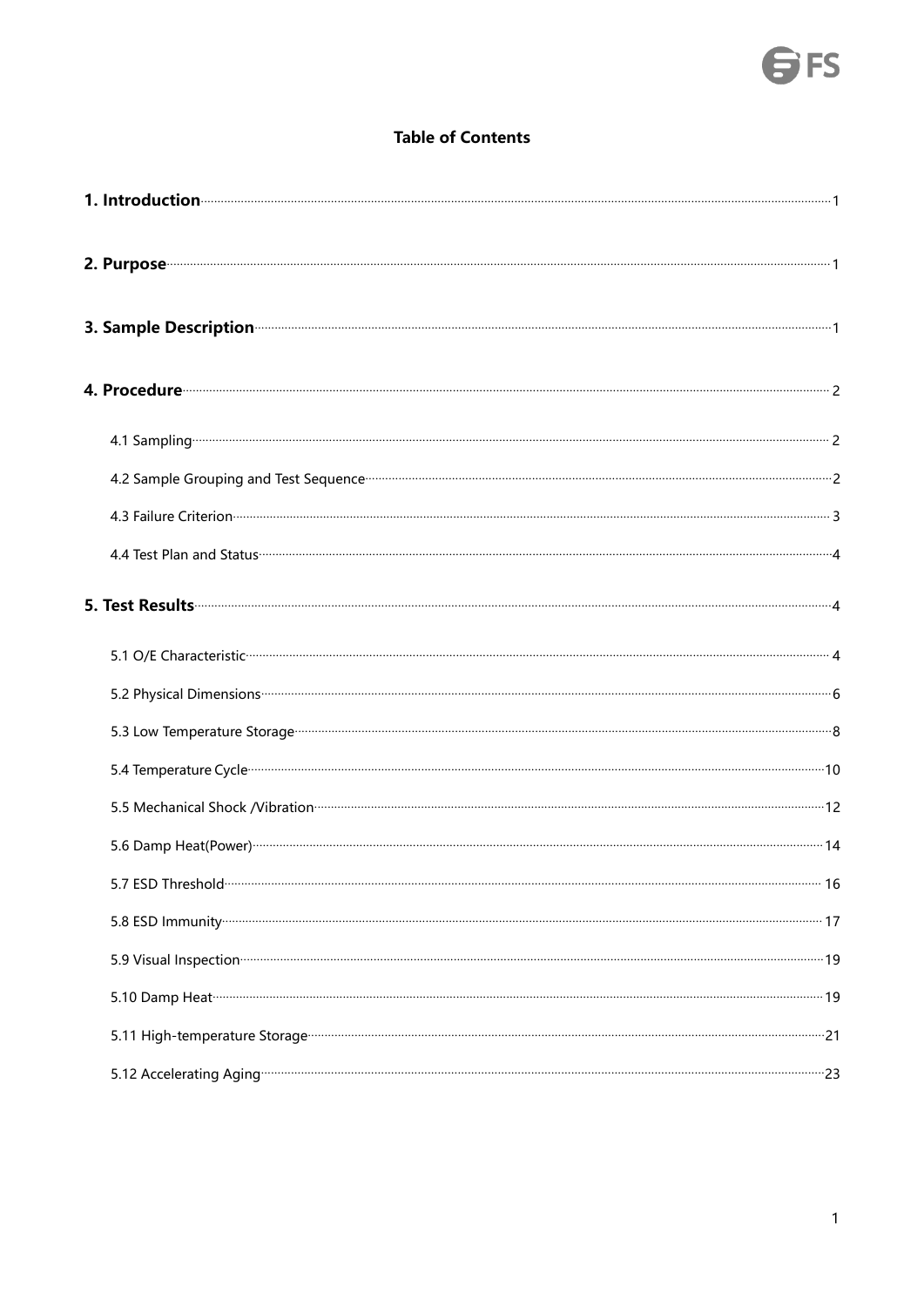# **FS**

# <span id="page-2-0"></span>**1. Introduction**

This report presents the reliability test results for 25Gb/s SFP28 transceivers.

## <span id="page-2-1"></span>**2. Purpose**

The purpose of the test is to determine whether the O/E characteristics, mechanical integrity and endurance of 25Gb/s 850nm SFP28 transceiver module meet the requirement of reliability.

# <span id="page-2-2"></span>**3. Sample Description**

The sample is 25Gb/s SFP28 transceivers. The type is 25G SR-I. The module's specification should fit the data in the Table 1.

Table 1: Specification

|                                          | <b>Symbol</b>           |                          | <b>Specification</b> |                |                   |  |  |
|------------------------------------------|-------------------------|--------------------------|----------------------|----------------|-------------------|--|--|
| <b>Parameter</b>                         |                         | Min.                     | Typ.                 | <b>Max</b>     | <b>Unit</b>       |  |  |
| <b>Operating Voltage</b>                 | $V_{CC}$                | $+3.135$                 | $+3.3$               | $+3.465$       | $\vee$            |  |  |
| Center Wavelength Range                  | $\lambda_{\text{C}}$    | 840                      | 850                  | 860            | nm                |  |  |
| Launch Optical Power                     | $\mathsf{P}_\mathsf{O}$ | -6                       | $\sim$               | $+2.4$         | dBm               |  |  |
| <b>Extinction Ratio</b>                  | EX                      | $\overline{c}$           | $\sim$               | $\blacksquare$ | dB                |  |  |
| <b>Receiver Sensitivity</b>              | $\sf S$                 | $\overline{\phantom{a}}$ | $\blacksquare$       | $-10.2$        | dBm               |  |  |
| Receive Light Center<br>Wavelength Range | $\lambda_{\text{C}}$    | 840                      | 850                  | 860            | nm                |  |  |
| <b>Operating Temperature Range</b>       | $T_C$                   | -40                      | $\blacksquare$       | $+85$          | $^{\circ}{\sf C}$ |  |  |
| Storage Temperature Range                | $T_S$                   | -45                      | $\blacksquare$       | $+100$         | $^{\circ}$ C      |  |  |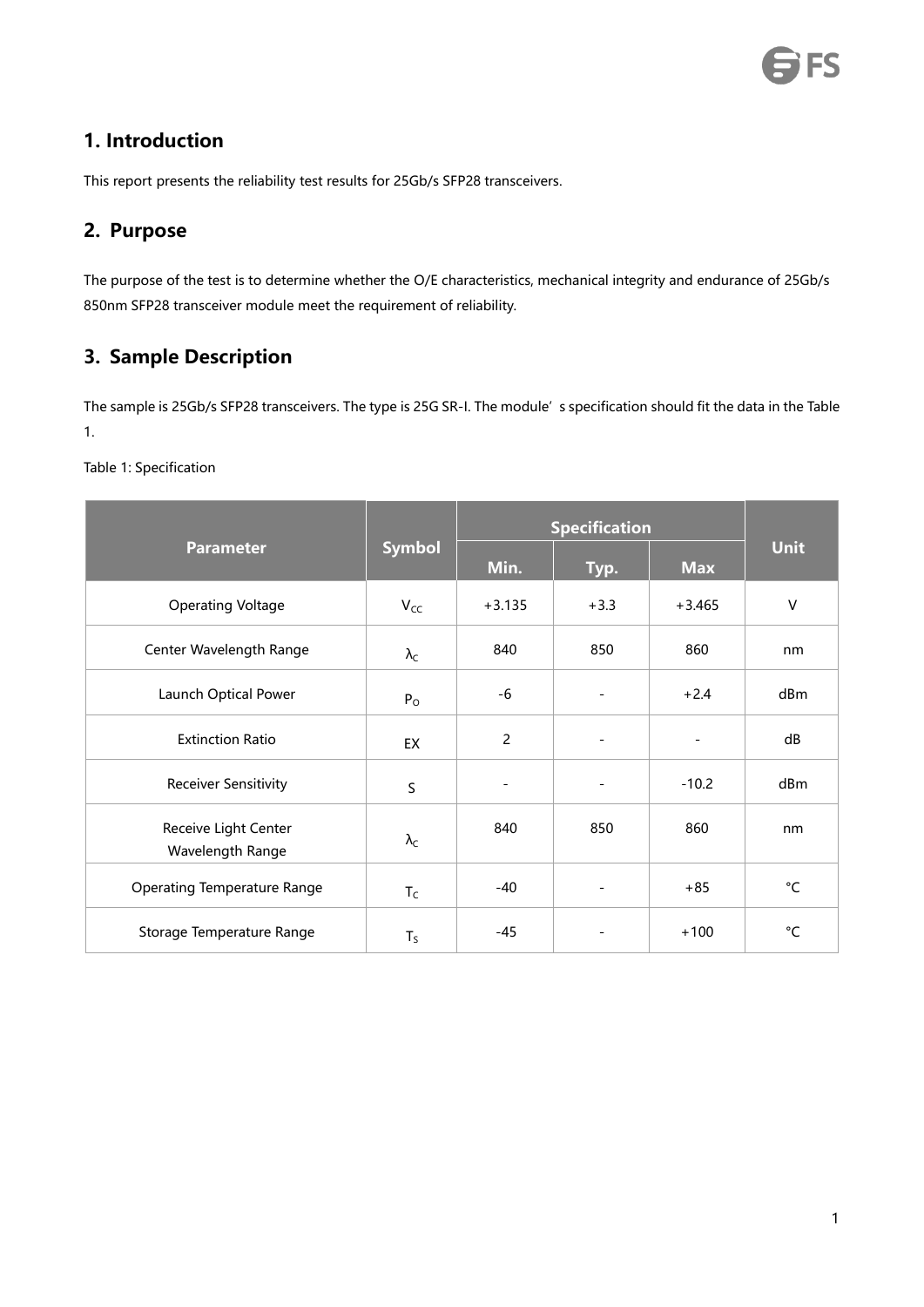# <span id="page-3-0"></span>**4. Procedure**

### <span id="page-3-1"></span>**4.1 Sampling**

All the samples are selected randomly from storeroom.

### <span id="page-3-2"></span>**4.2 Sample Grouping and Test Sequence**

Table 2: Sample Grouping and Test Sequence

|                      |         | <b>O/E Characteristics</b> |
|----------------------|---------|----------------------------|
|                      |         | <b>Physical Dimensions</b> |
|                      |         | Low-temperature Storage    |
|                      |         | Mechanical Shock/Vibration |
| <b>Test Sequence</b> |         | Temperature Cycle          |
|                      | Group 1 | Damp Heat                  |
|                      |         | <b>ESD Threshold</b>       |
|                      |         | <b>ESD Immunity</b>        |
|                      |         | Visual Inspection          |
|                      | Group 2 | Damp Heat                  |
|                      | Group 3 | High-Temperature Storage   |
|                      | Group 4 | <b>Accelerating Aging</b>  |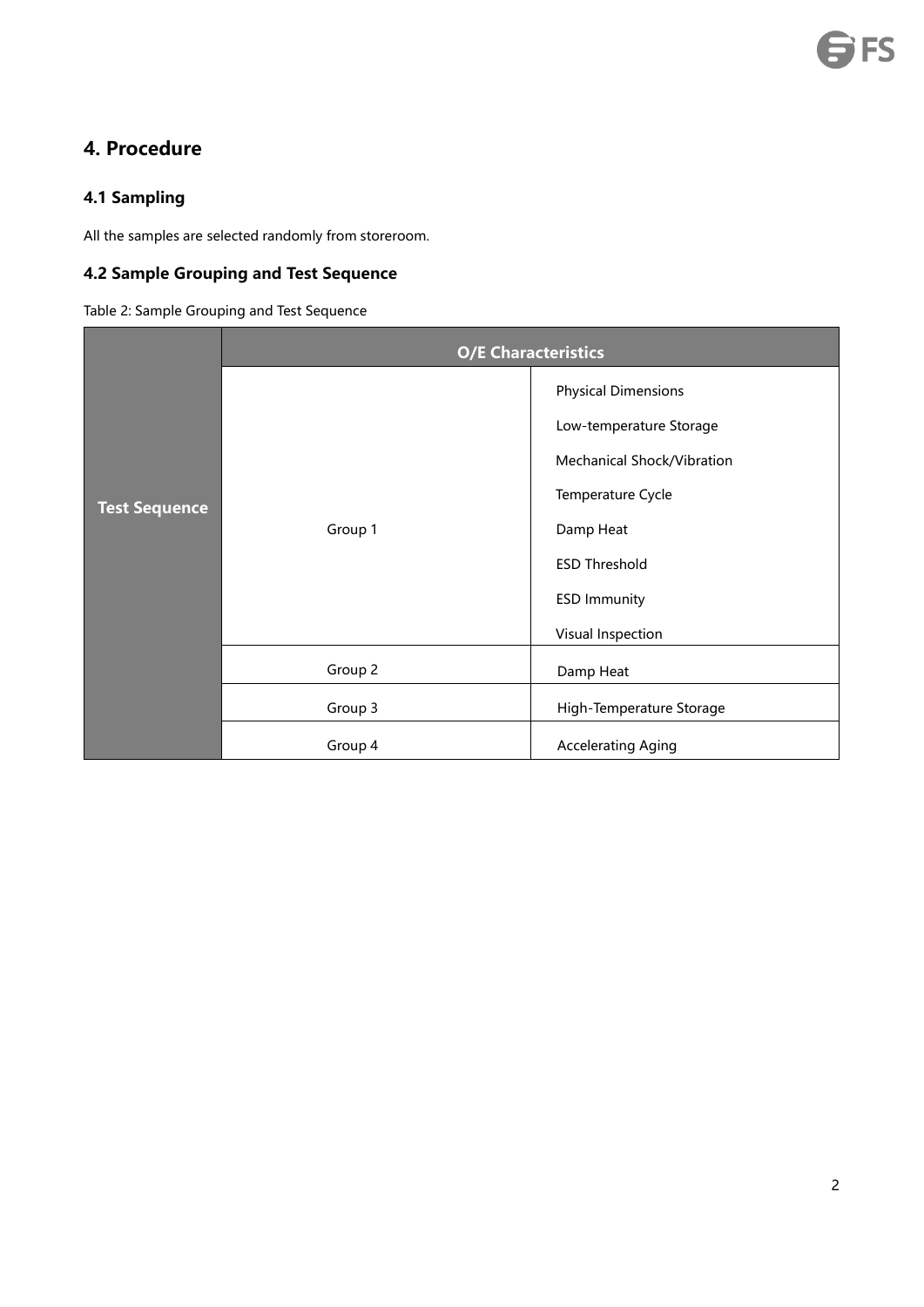#### <span id="page-4-0"></span>**4.3 Failure Criterion**

Table 3: Failure Criterion

| <b>Heading</b>                 | <b>Test Program</b>        | <b>Failure Criteria</b>               |  |  |  |  |
|--------------------------------|----------------------------|---------------------------------------|--|--|--|--|
|                                | O/E Characteristics        |                                       |  |  |  |  |
| <b>Functional Verification</b> | Visual Inspection          | Any key parameter is out of the       |  |  |  |  |
|                                | <b>Physical Dimensions</b> | specification Table 1.                |  |  |  |  |
| <b>Mechanical Endurance</b>    | Mechanical Shock/Vibration |                                       |  |  |  |  |
|                                | Temperature Cycle          |                                       |  |  |  |  |
|                                | Damp Heat                  | Any key parameter is out of the<br>1. |  |  |  |  |
|                                | Damp Heat(Power)           | specification Table 1.                |  |  |  |  |
| <b>Environmental Endurance</b> | Low-Temperature Storage    | $ \Delta S $ > 1.0dB<br>2.            |  |  |  |  |
|                                | High-Temperature Storage   | $ \Delta P $ > 1.0dB<br>3.            |  |  |  |  |
|                                | <b>Accelerating Aging</b>  | $ \Delta ER  > 1.0dB$<br>4.           |  |  |  |  |
|                                | <b>ESD Immunity</b>        |                                       |  |  |  |  |
| <b>Special Tests</b>           | <b>ESD Threshold</b>       |                                       |  |  |  |  |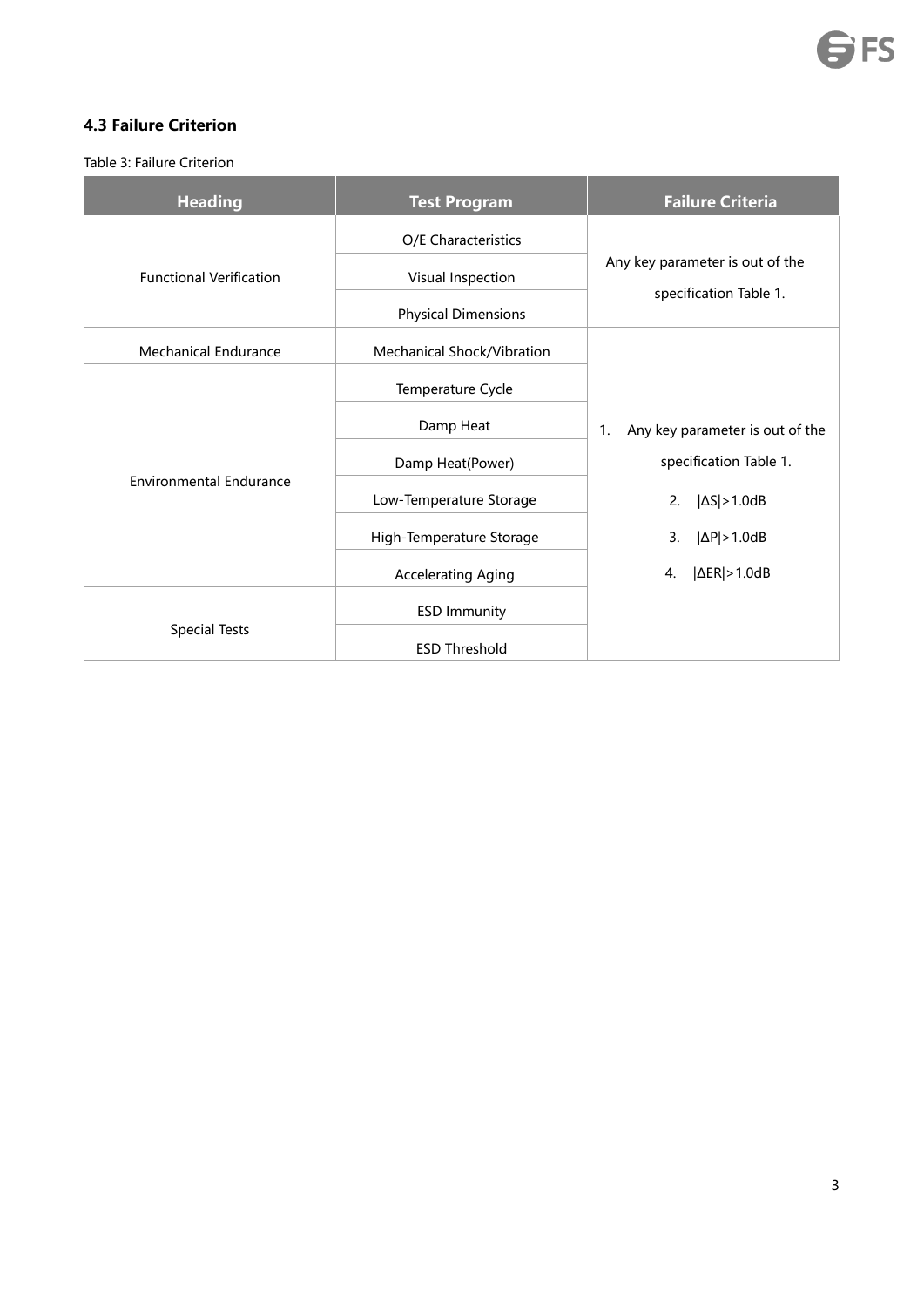#### <span id="page-5-0"></span>**4.4 Test Plan and Status**

Table 4: Test Plan and Status

| <b>Test</b>                | <b>Reference</b>   | <b>Condition</b>                                                                                                                    | SS/C | <b>Status</b> |
|----------------------------|--------------------|-------------------------------------------------------------------------------------------------------------------------------------|------|---------------|
| Optical/Electrical         | Specifications     | Specifications                                                                                                                      | 55/0 | Passed        |
| Performance                |                    |                                                                                                                                     |      |               |
| Mechanic Shock             | MIL-STD-883        | 1500g, 0.5ms, 5times/direction                                                                                                      | 11/0 | Passed        |
| Vibration                  | MIL-STD-883        | 20g,20-2000Hz, 4minutes/cycle,<br>4cycles/axis                                                                                      | 11/0 | Passed        |
| <b>Accelerating Aging</b>  | GR-468-CORE        | 85°C, 3.3V, > 5000hrs                                                                                                               | 22/0 | 2016hrs       |
| Low-Temperature Storage    | GR-468-CORE        | $-40^{\circ}$ C, 72hrs                                                                                                              | 11/0 | Passed        |
| High-Temperature Storage   | GR-468-CORE        | 85°C, 2000hrs                                                                                                                       | 11/0 | Passed        |
| Temperature Cycle          | GR-468-CORE        | -40°C to 85°C, 500 cycles                                                                                                           | 11/0 | Passed        |
| Damp Heat                  | <b>GR-468-CORE</b> | 100°C,85%RH, 2000 hours                                                                                                             | 11/0 | Passed        |
| Damp Heat(Power)           | GR-468-CORE        | 85°C,85%RH, 3.3V, 1000 hours                                                                                                        | 11/0 | Passed        |
| <b>ESD Immunity</b>        | IEC61000-4-2       | 4 Class, air discharge 15KV,<br>contact discharge 8KV                                                                               | 3/0  | Class 4       |
| <b>ESD Threshold</b>       | MIL-STD-883        | HBM, least 500V, three positive<br>pulses, three negative pulses, test<br>to failure.<br>Beside Signal PIN: ±2KV Signal<br>PIN:±1KV | 6/0  | Passed        |
| <b>Physical Dimensions</b> | MIL-STD-883        | Micrometers, calipers, gauges,<br>contour projectors                                                                                | 11/0 | Passed        |
| Visual Inspection          | MIL-STD-883        | 1.5X to 10X(Devices)                                                                                                                | 11/0 | Passed        |

# <span id="page-5-1"></span>**5. Test Results**

#### <span id="page-5-2"></span>**5.1 O/E Characteristic**

Table 5: Optical/Electrical Characterization of Thirty-Three Modules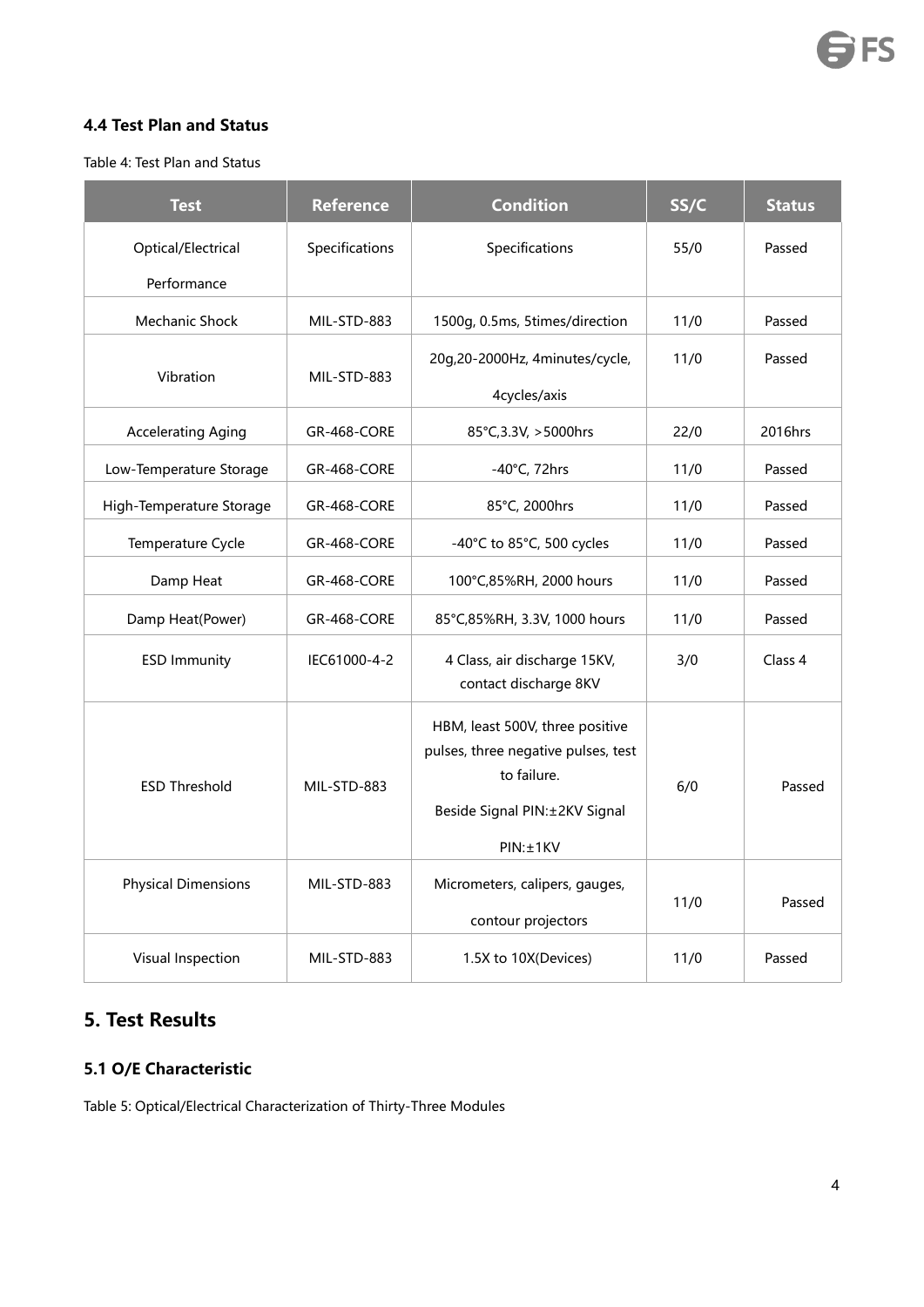| No.             | $P_0$<br>(dBm) | <b>Sensitivity</b><br>(dBm) | ER<br>(dB) | No. | $P_0$<br>(dBm) | <b>Sensitivity</b><br>(dBm) | <b>ER</b><br>(dB) |
|-----------------|----------------|-----------------------------|------------|-----|----------------|-----------------------------|-------------------|
| $\mathbf{1}$    | $0.5\,$        | $-12.4$                     | 4.7        | 29  | 0.9            | $-12.2$                     | 5.4               |
| $\overline{2}$  | $0.8\,$        | $-12.4$                     | 4.3        | 30  | $0.6\,$        | $-11.6$                     | 5.1               |
| $\mathsf{3}$    | 0.9            | $-11.6$                     | 5.3        | 31  | 0.7            | $-12.1$                     | $5.4\,$           |
| $\overline{4}$  | $0.8\,$        | $-11.9$                     | 5.0        | 32  | 0.7            | $-12.3$                     | 5.2               |
| 5               | $0.5\,$        | $-11.6$                     | 5.0        | 33  | $0.5\,$        | $-11.6$                     | 4.9               |
| 6               | $0.8\,$        | $-12.3$                     | 4.4        | 34  | 0.6            | $-11.6$                     | 4.9               |
| 7 <sup>7</sup>  | 0.7            | $-11.5$                     | 5.1        | 35  | $0.6\,$        | $-11.5$                     | 5.0               |
| $\bf 8$         | 0.7            | $-12.2$                     | 4.5        | 36  | $0.6\,$        | $-11.6$                     | 4.6               |
| 9               | $0.8\,$        | $-11.7$                     | 5.1        | 37  | 0.9            | $-12.2$                     | 5.3               |
| 10 <sub>1</sub> | 0.7            | $-12.5$                     | $5.4\,$    | 38  | 0.7            | $-12.5$                     | 4.7               |
| 11              | 0.7            | $-12.2$                     | 4.4        | 39  | $1.0\,$        | $-12.3$                     | $5.0\,$           |
| 12              | $0.8\,$        | $-12.0$                     | 5.2        | 40  | 0.7            | $-12.5$                     | 5.4               |
| 13              | $0.5\,$        | $-11.5$                     | 5.2        | 41  | 0.6            | $-12.0$                     | 4.4               |
| 14              | $0.8\,$        | $-11.7$                     | 4.4        | 42  | $1.0\,$        | $-11.7$                     | 5.1               |
| 15              | 0.7            | $-12.3$                     | 4.6        | 43  | 0.7            | $-12.1$                     | 5.2               |
| 16              | 0.9            | $-12.2$                     | 5.4        | 44  | $0.6\,$        | $-11.6$                     | 4.6               |
| 17              | 0.5            | $-12.0$                     | 4.9        | 45  | $0.8\,$        | $-12.5$                     | $5.4$             |
| 18              | 0.7            | $-11.6$                     | 5.3        | 46  | $0.6\,$        | $-12.5$                     | 5.2               |
| 19              | $0.5\,$        | $-12.4$                     | 5.3        | 47  | 0.7            | $-11.9$                     | 4.5               |
| 20              | 0.8            | $-11.6$                     | 4.7        | 48  | 0.7            | $-12.3$                     | 4.5               |
| 21              | 0.6            | $-11.9$                     | 5.0        | 49  | 0.8            | $-12.1$                     | $5.0\,$           |
| 22              | 0.6            | $-12.4$                     | 4.2        | 50  | 0.8            | $-11.8$                     | 4.5               |
| 23              | 0.7            | $-12.3$                     | 4.7        | 51  | 0.7            | $-12.0$                     | 5.4               |
| 24              | 0.8            | $-11.8$                     | 4.6        | 52  | 0.7            | $-12.1$                     | 4.9               |
| 25              | 0.6            | $-11.8$                     | 4.5        | 53  | 0.7            | $-11.5$                     | 5.1               |
| 26              | 0.8            | $-12.3$                     | 4.9        | 54  | $0.8\,$        | $-12.0$                     | 5.3               |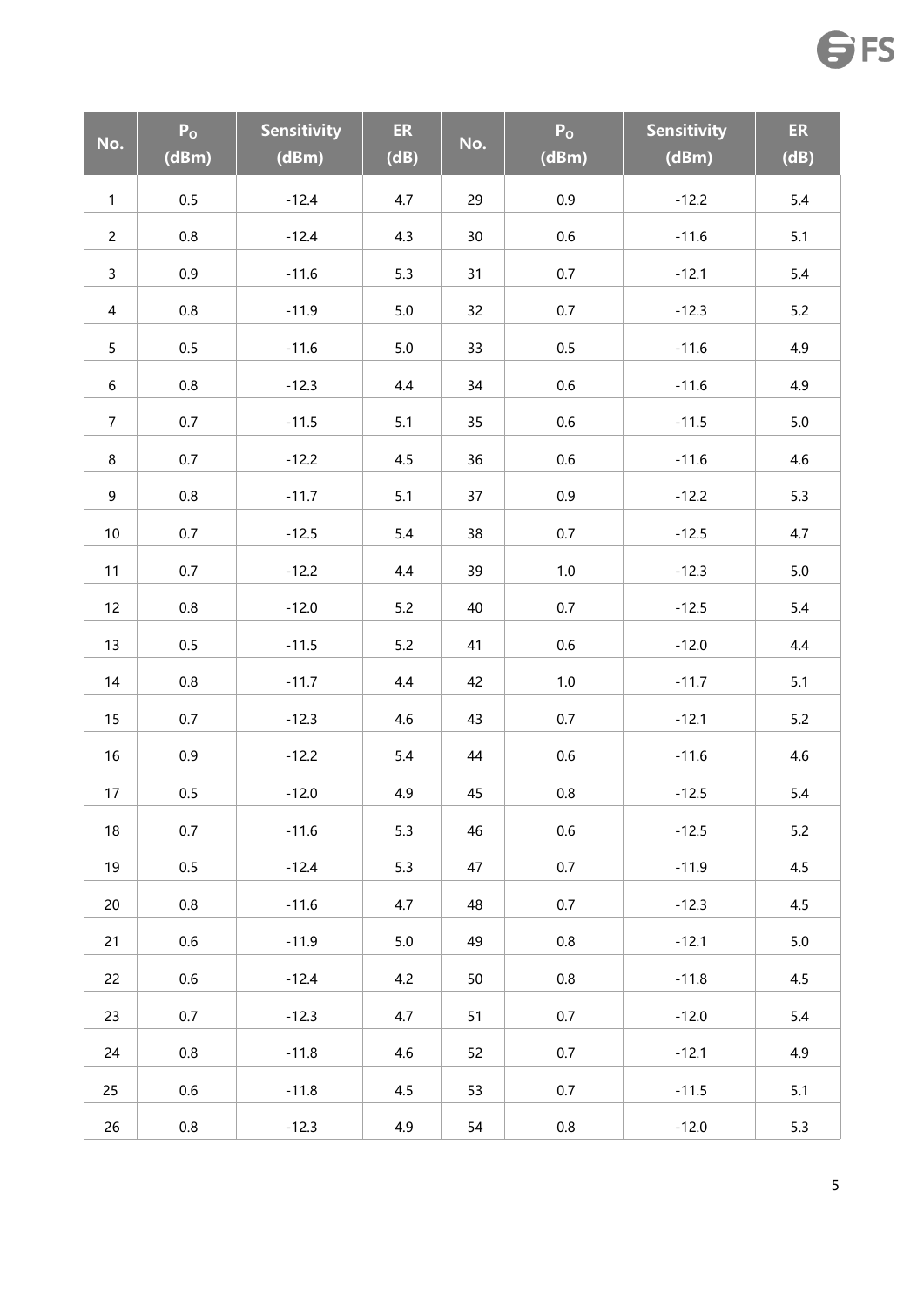| $\sim$<br>$\sim$ | $\sim$ $\sim$<br>U.I | $-11.8$ | г. 4<br>3.1 | F.E.<br>ככ | 0.9 | $-11.7$ | 4.J |
|------------------|----------------------|---------|-------------|------------|-----|---------|-----|
| 28               | 0.8                  | $-12.0$ | 5.4         |            |     |         |     |

# <span id="page-7-0"></span>**5.2 Physical Dimensions**



Figure 1: Package Outline(unit:mm)

**FS**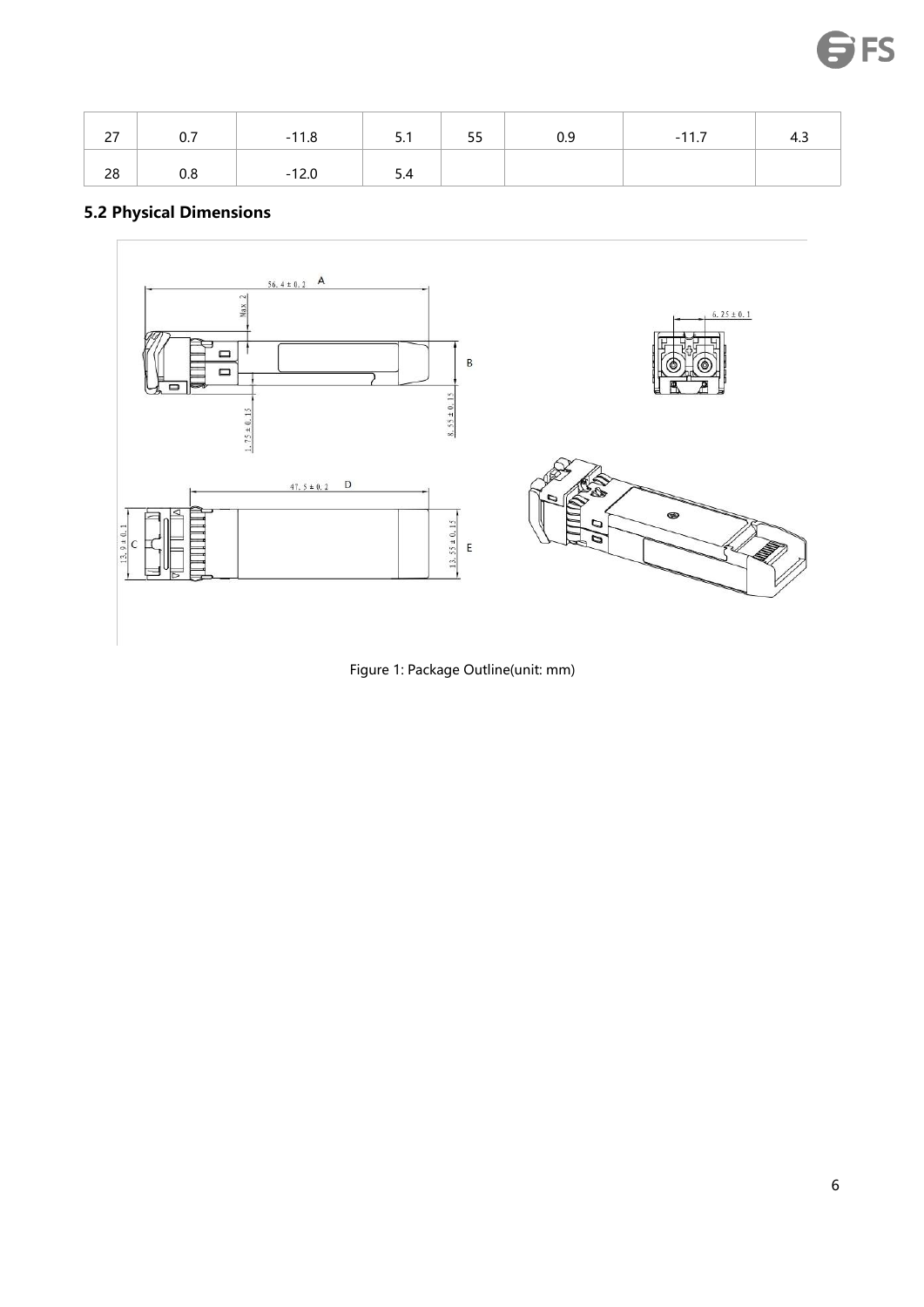#### Table 6: Data of Dimension Test(unit: mm)

| <b>Projected</b>        |                           |                         | <b>Designator</b> |                 |                  |
|-------------------------|---------------------------|-------------------------|-------------------|-----------------|------------------|
| <b>Dimension</b>        | $\boldsymbol{\mathsf{A}}$ | $\overline{\mathbf{B}}$ | $\mathsf C$       | $\mathbf{D}$    | Ė,               |
|                         | $56.4 \pm 0.2$            | $8.55 \pm 0.15$         | $13.90 \pm 0.1$   | $47.50 \pm 0.2$ | $13.55 \pm 0.15$ |
| $\mathbf{1}$            | 56.43                     | 8.52                    | 13.92             | 47.51           | 13.54            |
| $\overline{2}$          | 56.42                     | 8.56                    | 13.92             | 47.53           | 13.56            |
| $\mathsf{3}$            | 56.45                     | 8.59                    | 13.92             | 47.50           | 13.53            |
| $\overline{\mathbf{4}}$ | 56.41                     | 8.57                    | 13.86             | 47.47           | 13.60            |
| 5                       | 56.37                     | 8.54                    | 13.87             | 47.46           | 13.59            |
| 6                       | 56.38                     | 8.56                    | 13.88             | 47.46           | 13.55            |
| $\overline{7}$          | 56.36                     | 8.57                    | 13.92             | 47.50           | 13.51            |
| $\bf 8$                 | 56.45                     | 8.54                    | 13.89             | 47.50           | 13.56            |
| 9                       | 56.42                     | 8.56                    | 13.90             | 47.52           | 13.58            |
| 10                      | 56.37                     | 8.53                    | 13.89             | 47.49           | 13.57            |
| 11                      | 56.43                     | 8.51                    | 13.91             | 47.52           | 13.57            |
|                         |                           | <b>Statistics</b>       |                   |                 |                  |
| AVE                     | 56.39                     | 8.55                    | 13.90             | 47.50           | 13.56            |
| SD                      | 0.03                      | 0.02                    | 0.02              | 0.02            | 0.03             |
| MAX                     | 56.44                     | 8.59                    | 13.92             | 47.53           | 13.60            |
| <b>MIN</b>              | 56.35                     | 8.51                    | 13.86             | 47.46           | 13.51            |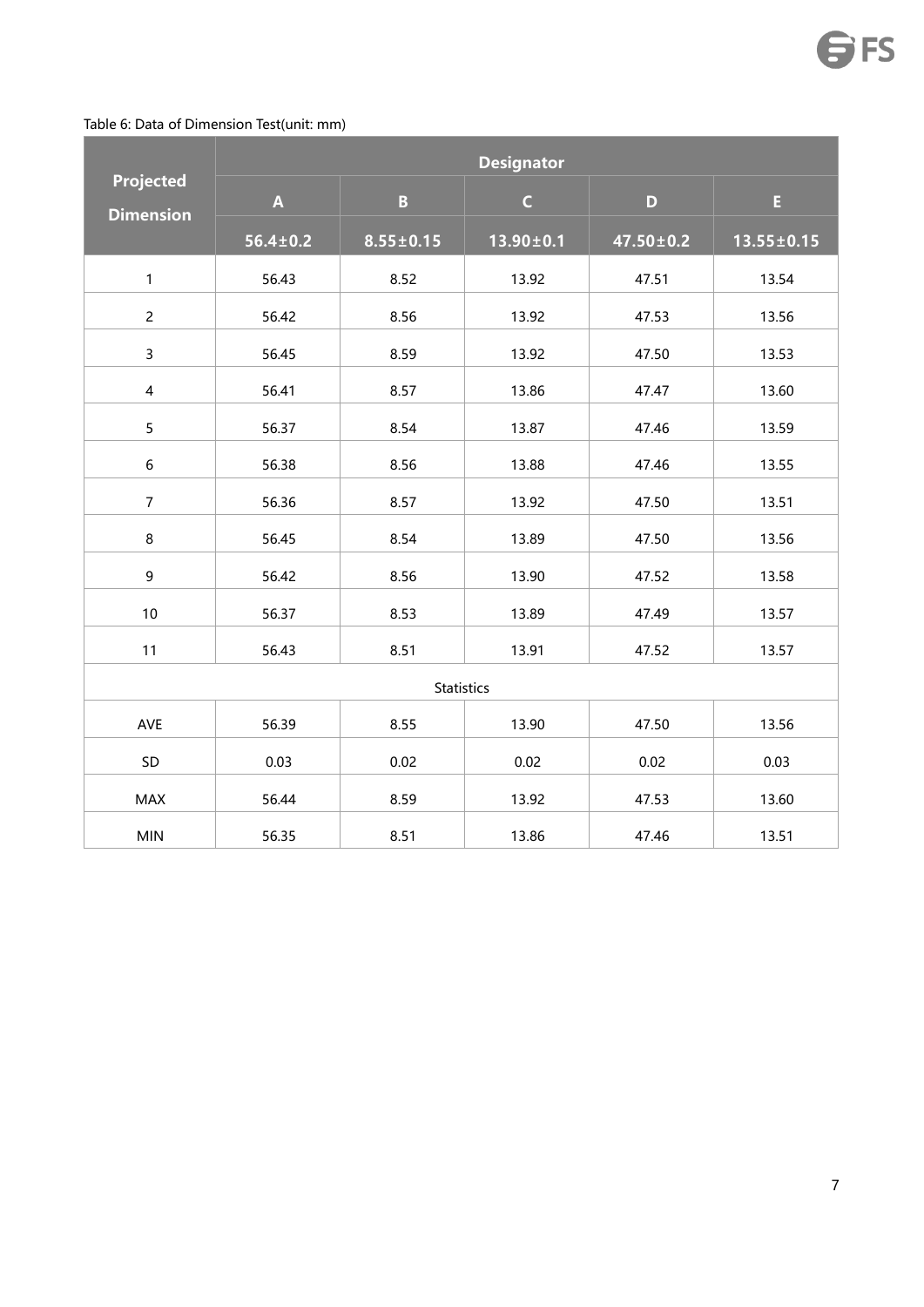#### <span id="page-9-0"></span>**5.3 Low Temperature Storage**







Figure 3: Receiver Sensitivity Variation in Low Temperature Storage Test



Figure 4: Extinction Ratio Variation in Low Temperature Storage Test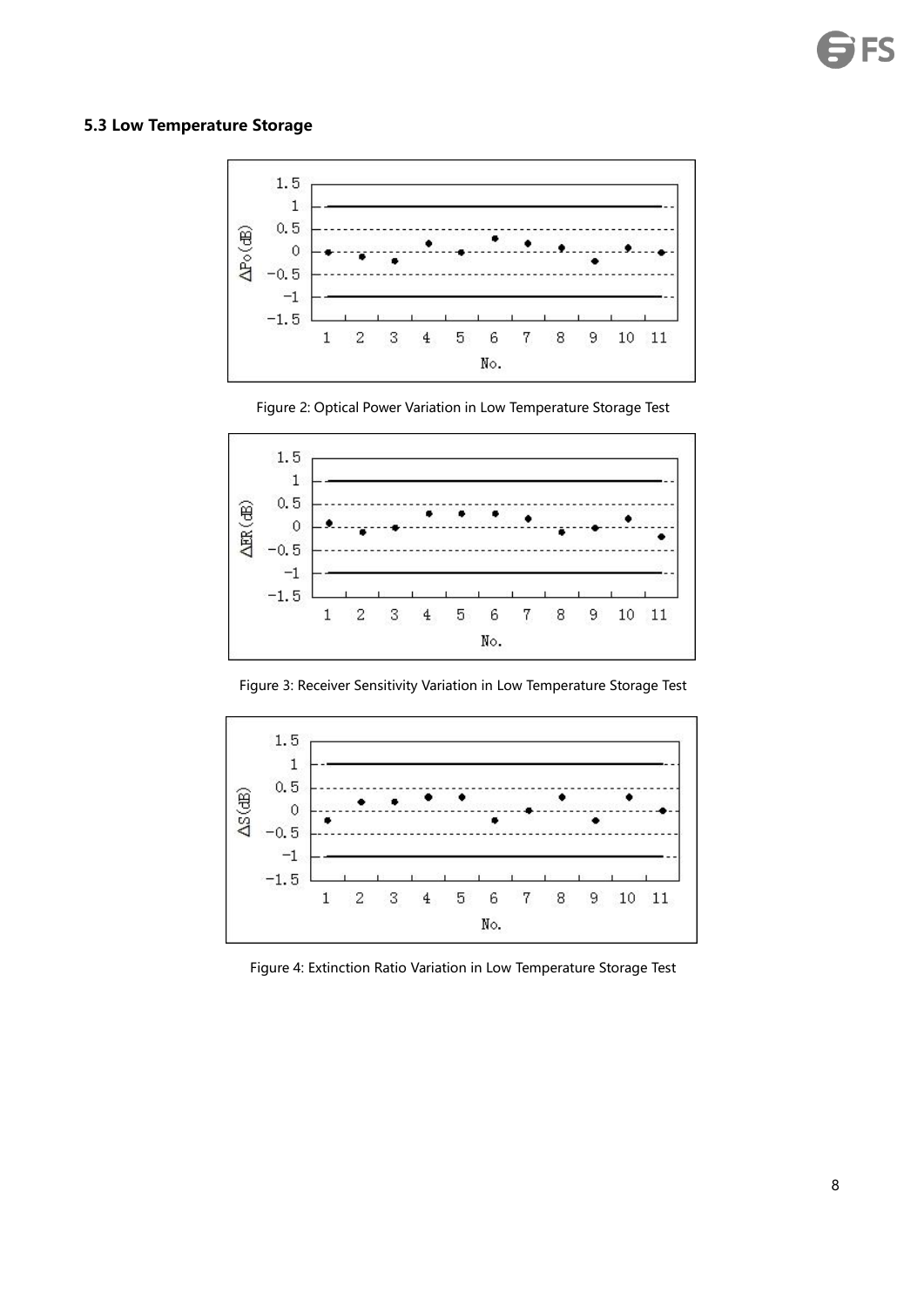<span id="page-10-0"></span>

|                | <b>Before Test</b>      |                             |            |                         | <b>After Test</b>           |                | <b>Before and After Test Variation</b> |                    |                            |  |
|----------------|-------------------------|-----------------------------|------------|-------------------------|-----------------------------|----------------|----------------------------------------|--------------------|----------------------------|--|
| No.            | P <sub>o</sub><br>(dBm) | <b>Sensitivity</b><br>(dBm) | ER<br>(dB) | P <sub>o</sub><br>(dBm) | <b>Sensitivity</b><br>(dBm) | ER<br>(dB)     | $\Delta P_{\rm O}$<br>(dB)             | $\Delta S$<br>(dB) | $\Delta \text{ER}$<br>(dB) |  |
| $\mathbf{1}$   | $2.5$                   | $-17.1$                     | 4.8        | $0.8\,$                 | $-12.1$                     | 4.9            | $0.0\,$                                | $-0.2$             | 0.1                        |  |
| $\overline{2}$ | 1.3                     | $-17.0$                     | 5.1        | 0.5                     | $-11.6$                     | 5 <sub>1</sub> | $-0.1$                                 | 0.2                | $-0.1$                     |  |
| $\mathbf{3}$   | $1.0\,$                 | $-17.2$                     | 4.6        | 0.6                     | $-11.7$                     | 4.6            | $-0.2$                                 | 0.2                | 0.0                        |  |
| $\overline{4}$ | 2.8                     | $-16.8$                     | 4.3        | $\mathbf{1}$            | $-11.9$                     | 4.6            | 0.2                                    | 0.3                | 0.3                        |  |
| 5 <sub>5</sub> | 1.3                     | $-16.8$                     | 5.5        | 0.9                     | $-11.4$                     | 5.8            | $0.0\,$                                | 0.3                | 0.3                        |  |
| 6              | 1.3                     | $-16.6$                     | 5.1        | $1.1$                   | $-12.5$                     | 5.4            | 0.3                                    | $-0.2$             | 0.3                        |  |
| $\overline{7}$ | 1.5                     | $-17.3$                     | 5.4        | 1.1                     | $-12.2$                     | 5.6            | 0.2                                    | $0.0\,$            | 0.2                        |  |
| 8              | 1.1                     | $-17.4$                     | 4.3        | 0.6                     | $-11.8$                     | 4.2            | 0.1                                    | 0.3                | $-0.1$                     |  |
| 9              | 2.7                     | $-17.1$                     | 4.7        | 0.7                     | $-12.2$                     | 4.7            | $-0.2$                                 | $-0.2$             | $0.0\,$                    |  |
| 10             | 1.2                     | $-17.2$                     | 5.4        | $\mathbf{1}$            | $-11.6$                     | 5.6            | 0.1                                    | 0.3                | 0.2                        |  |
| 11             | $1.4$                   | $-16.7$                     | 4.8        | 0.6                     | $-11.7$                     | 4.6            | $0.0\,$                                | $0.0\,$            | $-0.2$                     |  |
|                |                         |                             |            |                         | Statistics                  |                |                                        |                    |                            |  |
| AVE            | 0.77                    | $-11.97$                    | 4.91       | 0.81                    | $-11.88$                    | 5.00           | 0.04                                   | 0.09               | 0.09                       |  |
| SD             | 0.14                    | 0.20                        | 0.41       | 0.21                    | 0.32                        | 0.50           | 0.16                                   | 0.21               | 0.17                       |  |
| MAX            | 0.90                    | $-11.70$                    | 5.50       | 1.10                    | $-11.40$                    | 5.80           | 0.30                                   | 0.30               | 0.30                       |  |
| <b>MIN</b>     | 0.50                    | $-12.30$                    | 4.30       | 0.50                    | $-12.50$                    | 4.20           | $-0.20$                                | $-0.20$            | $-0.20$                    |  |

#### Table 7: Data of Low Temperature Storage Test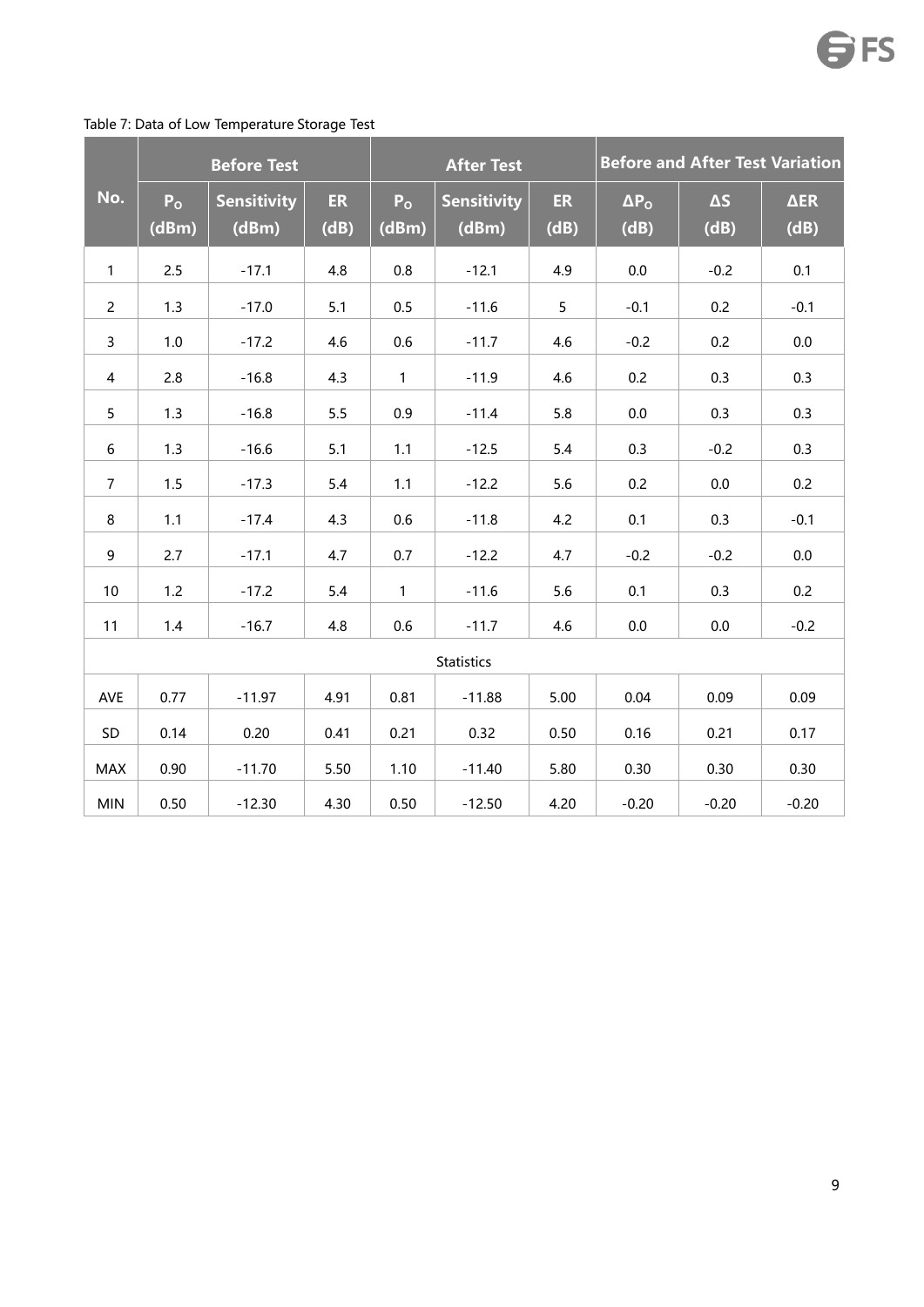#### **5.4 Temperature Cycle**



Figure 5: Optical Power Variation in Temperature Cycle Test



Figure 6: Receive Sensitivity Variation in Temperature Cycle Test



Figure 7: Extinction Ratio Variation in Temperature Cycle Test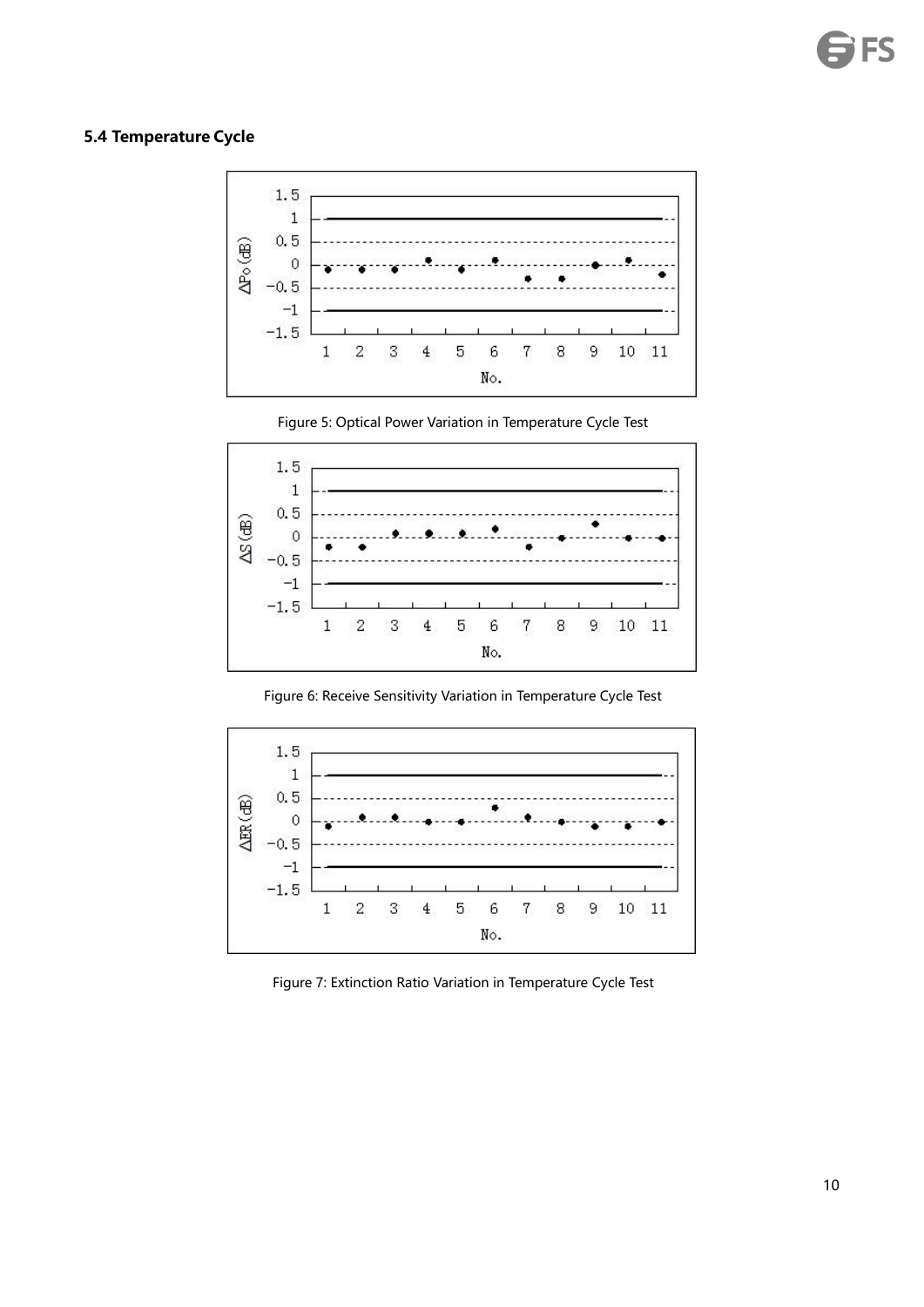<span id="page-12-0"></span>

|                | <b>Before Test</b>      |                             |                   |                         | <b>Before and After Test</b><br><b>Variation</b> |                   |                        |                    |                     |
|----------------|-------------------------|-----------------------------|-------------------|-------------------------|--------------------------------------------------|-------------------|------------------------|--------------------|---------------------|
| No.            | P <sub>o</sub><br>(dBm) | <b>Sensitivity</b><br>(dBm) | <b>ER</b><br>(dB) | P <sub>o</sub><br>(dBm) | <b>Sensitivity</b><br>(dBm)                      | <b>ER</b><br>(dB) | $\Delta P_{O}$<br>(dB) | $\Delta S$<br>(dB) | $\Delta ER$<br>(dB) |
| $\mathbf{1}$   | 0.8                     | $-12.1$                     | 4.9               | 0.7                     | $-12.3$                                          | 4.8               | $-0.1$                 | $-0.2$             | $-0.1$              |
| $\overline{2}$ | 0.5                     | $-11.6$                     | 5                 | 0.4                     | $-11.8$                                          | 5.1               | $-0.1$                 | $-0.2$             | 0.1                 |
| 3              | 0.6                     | $-11.7$                     | 4.6               | $0.5\,$                 | $-11.6$                                          | 4.7               | $-0.1$                 | 0.1                | 0.1                 |
| $\overline{4}$ | $\mathbf{1}$            | $-11.9$                     | 4.6               | 1.1                     | $-11.8$                                          | 4.6               | 0.1                    | 0.1                | 0.0                 |
| 5 <sub>5</sub> | 0.9                     | $-11.4$                     | 5.8               | 0.8                     | $-11.3$                                          | 5.8               | $-0.1$                 | 0.1                | 0.0                 |
| 6              | 1.1                     | $-12.5$                     | 5.4               | $1.2$                   | $-12.3$                                          | 5.7               | 0.1                    | 0.2                | 0.3                 |
| $\overline{7}$ | 1.1                     | $-12.2$                     | 5.6               | 0.8                     | $-12.4$                                          | 5.7               | $-0.3$                 | $-0.2$             | 0.1                 |
| 8              | 0.6                     | $-11.8$                     | 4.2               | 0.3                     | $-11.8$                                          | 4.2               | $-0.3$                 | $0.0\,$            | $0.0\,$             |
| $\mathsf g$    | 0.7                     | $-12.2$                     | 4.7               | 0.7                     | $-11.9$                                          | 4.6               | $0.0\,$                | 0.3                | $-0.1$              |
| 10             | $\mathbf{1}$            | $-11.6$                     | 5.6               | $1.1$                   | $-11.6$                                          | 5.5               | 0.1                    | $0.0\,$            | $-0.1$              |
| 11             | 0.6                     | $-11.7$                     | 4.6               | 0.4                     | $-11.7$                                          | 4.6               | $-0.2$                 | $0.0\,$            | $0.0\,$             |
|                |                         |                             |                   | <b>Statistics</b>       |                                                  |                   |                        |                    |                     |
| AVE            | 0.81                    | $-11.88$                    | 0.73              | $-11.86$                | $-0.08$                                          | 0.02              | $-0.08$                | 0.02               | 0.03                |
| $\mathsf{SD}$  | 0.21                    | 0.32                        | 0.30              | 0.33                    | 0.14                                             | 0.16              | 0.14                   | 0.16               | 0.11                |
| MAX            | 1.10                    | $-11.40$                    | 1.20              | $-11.30$                | 0.10                                             | 0.30              | 0.10                   | 0.30               | 0.30                |
| <b>MIN</b>     | 0.50                    | $-12.50$                    | 0.30              | $-12.40$                | $-0.30$                                          | $-0.20$           | $-0.30$                | $-0.20$            | $-0.10$             |

#### Table 8: Optical Output Power in Temperature Cycle Test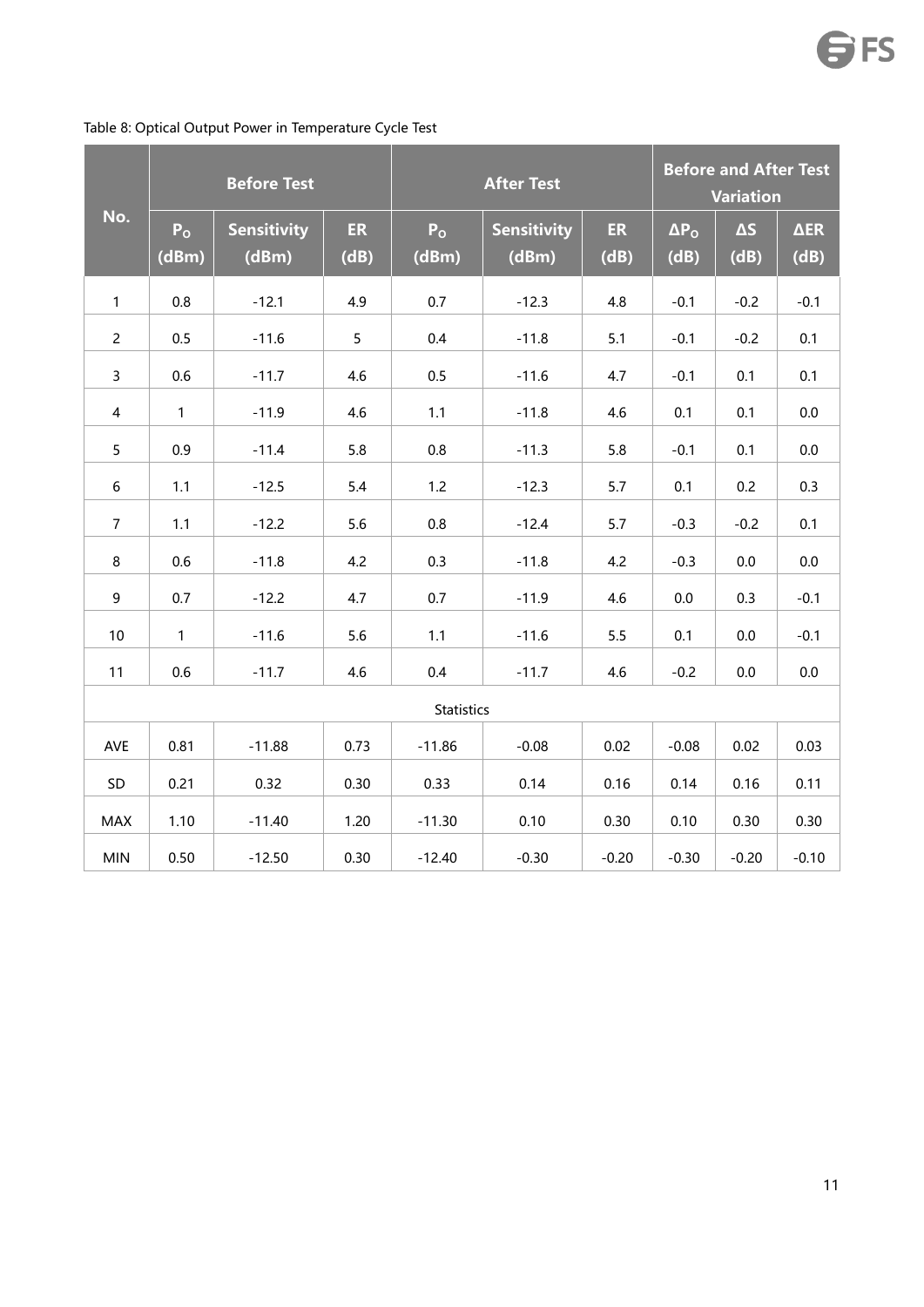#### **5.5 Mechanical Shock /Vibration**



Figure 8: Optical Power Variation in Mechanical Shock /Vibration



Figure 9: Receiver Sensitivity Variation in Mechanical Shock /Vibration Test



Figure 10: Extinction Ratio Variation in Mechanical Shock /Vibration Test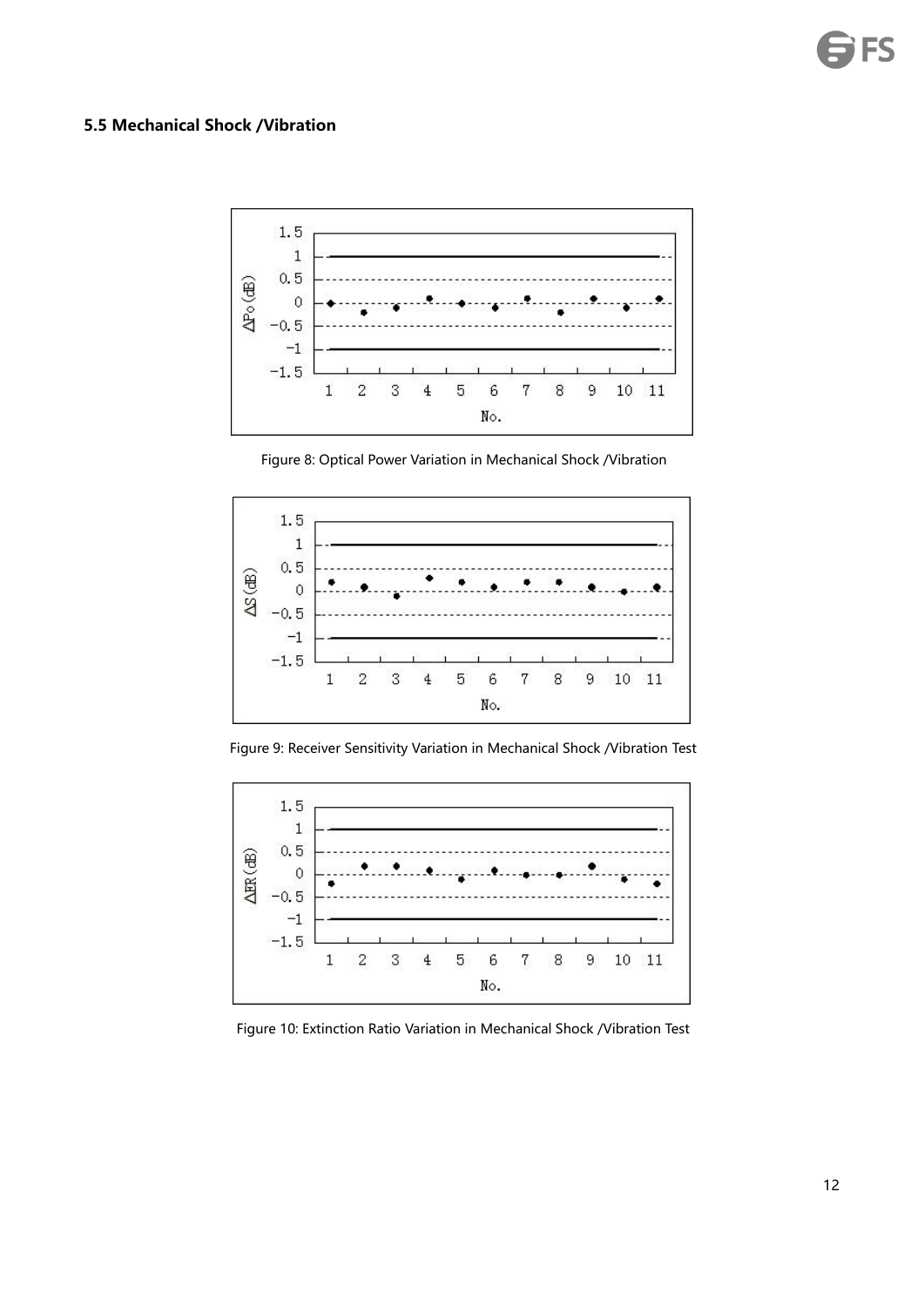|                |                         | <b>Before Test</b>          |                   |                         | <b>After Test</b>           |            |                        | <b>Before and After Test</b><br><b>Variation</b> |                     |  |
|----------------|-------------------------|-----------------------------|-------------------|-------------------------|-----------------------------|------------|------------------------|--------------------------------------------------|---------------------|--|
| No.            | P <sub>o</sub><br>(dBm) | <b>Sensitivity</b><br>(dBm) | <b>ER</b><br>(dB) | P <sub>o</sub><br>(dBm) | <b>Sensitivity</b><br>(dBm) | ER<br>(dB) | $\Delta P_{O}$<br>(dB) | $\Delta S$<br>(dB)                               | $\Delta$ ER<br>(dB) |  |
| $\mathbf{1}$   | 0.7                     | $-12.3$                     | 4.8               | 0.7                     | $-12.1$                     | 4.6        | $0.0\,$                | 0.2                                              | $-0.2$              |  |
| $\overline{2}$ | 0.4                     | $-11.8$                     | 5.1               | 0.2                     | $-11.7$                     | 5.3        | $-0.2$                 | 0.1                                              | 0.2                 |  |
| $\mathbf{3}$   | 0.5                     | $-11.6$                     | 4.7               | 0.4                     | $-11.7$                     | 4.9        | $-0.1$                 | $-0.1$                                           | 0.2                 |  |
| $\overline{4}$ | 1.1                     | $-11.8$                     | 4.6               | 1.2                     | $-11.5$                     | 4.7        | 0.1                    | 0.3                                              | 0.1                 |  |
| 5 <sub>5</sub> | 0.8                     | $-11.3$                     | 5.8               | 0.8                     | $-11.1$                     | 5.7        | $0.0\,$                | 0.2                                              | $-0.1$              |  |
| 6              | 1.2                     | $-12.3$                     | 5.7               | 1.1                     | $-12.2$                     | 5.8        | $-0.1$                 | 0.1                                              | 0.1                 |  |
| $\overline{7}$ | 0.8                     | $-12.4$                     | 5.7               | 0.9                     | $-12.2$                     | 5.7        | 0.1                    | 0.2                                              | 0.0                 |  |
| 8              | 0.3                     | $-11.8$                     | 4.2               | 0.1                     | $-11.6$                     | 4.2        | $-0.2$                 | 0.2                                              | 0.0                 |  |
| 9              | 0.7                     | $-11.9$                     | 4.6               | 0.8                     | $-11.8$                     | 4.8        | 0.1                    | 0.1                                              | 0.2                 |  |
| 10             | 1.1                     | $-11.6$                     | 5.5               | $\mathbf{1}$            | $-11.6$                     | 5.4        | $-0.1$                 | 0.0                                              | $-0.1$              |  |
| 11             | $0.4\,$                 | $-11.7$                     | 4.6               | 0.5                     | $-11.6$                     | 4.4        | 0.1                    | 0.1                                              | $-0.2$              |  |
|                |                         |                             |                   | Statistics              |                             |            |                        |                                                  |                     |  |
| AVE            | 0.73                    | $-11.86$                    | 5.03              | 0.70                    | $-11.74$                    | 5.05       | $-0.03$                | 0.13                                             | 0.02                |  |
| SD             | 0.30                    | 0.33                        | 0.53              | 0.34                    | 0.31                        | 0.53       | 0.11                   | 0.11                                             | 0.15                |  |
| <b>MAX</b>     | 1.20                    | $-11.30$                    | 5.80              | 1.20                    | $-11.10$                    | 5.80       | 0.10                   | 0.30                                             | 0.20                |  |
| <b>MIN</b>     | 0.30                    | $-12.40$                    | 4.20              | 0.10                    | $-12.20$                    | 4.20       | $-0.20$                | $-0.10$                                          | $-0.20$             |  |

#### Table 9: Data of Mechanical Shock /Vibration Test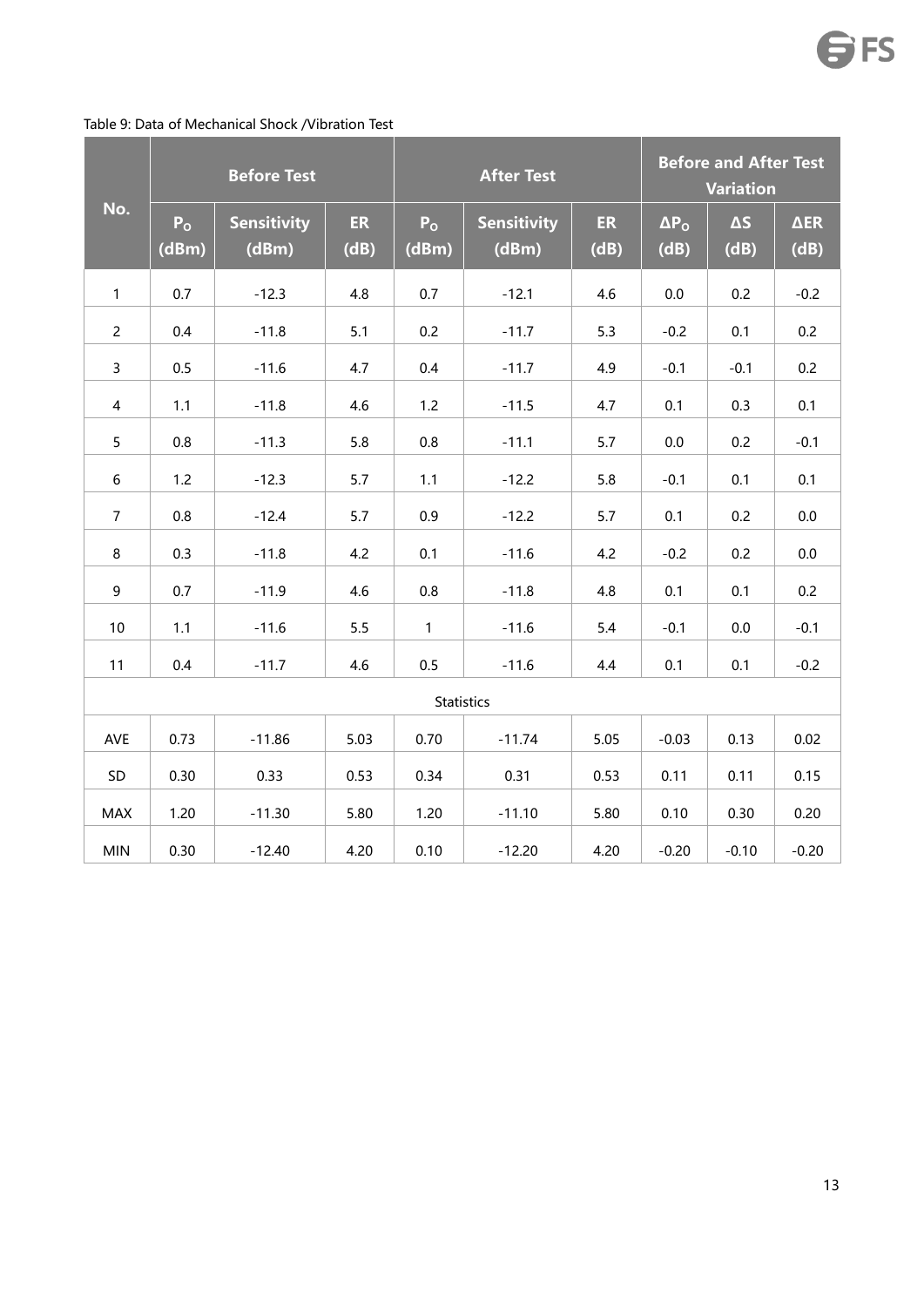#### <span id="page-15-0"></span>**5.6 Damp Heat(Power)**



Figure 11: Optical Power Variation in Damp Heat Test (Power)



Figure 12: Receiver Sensitivity Variation in Damp Heat Test (Power)



Figure 13: Extinction Ratio Variation in Damp Heat Test (Power)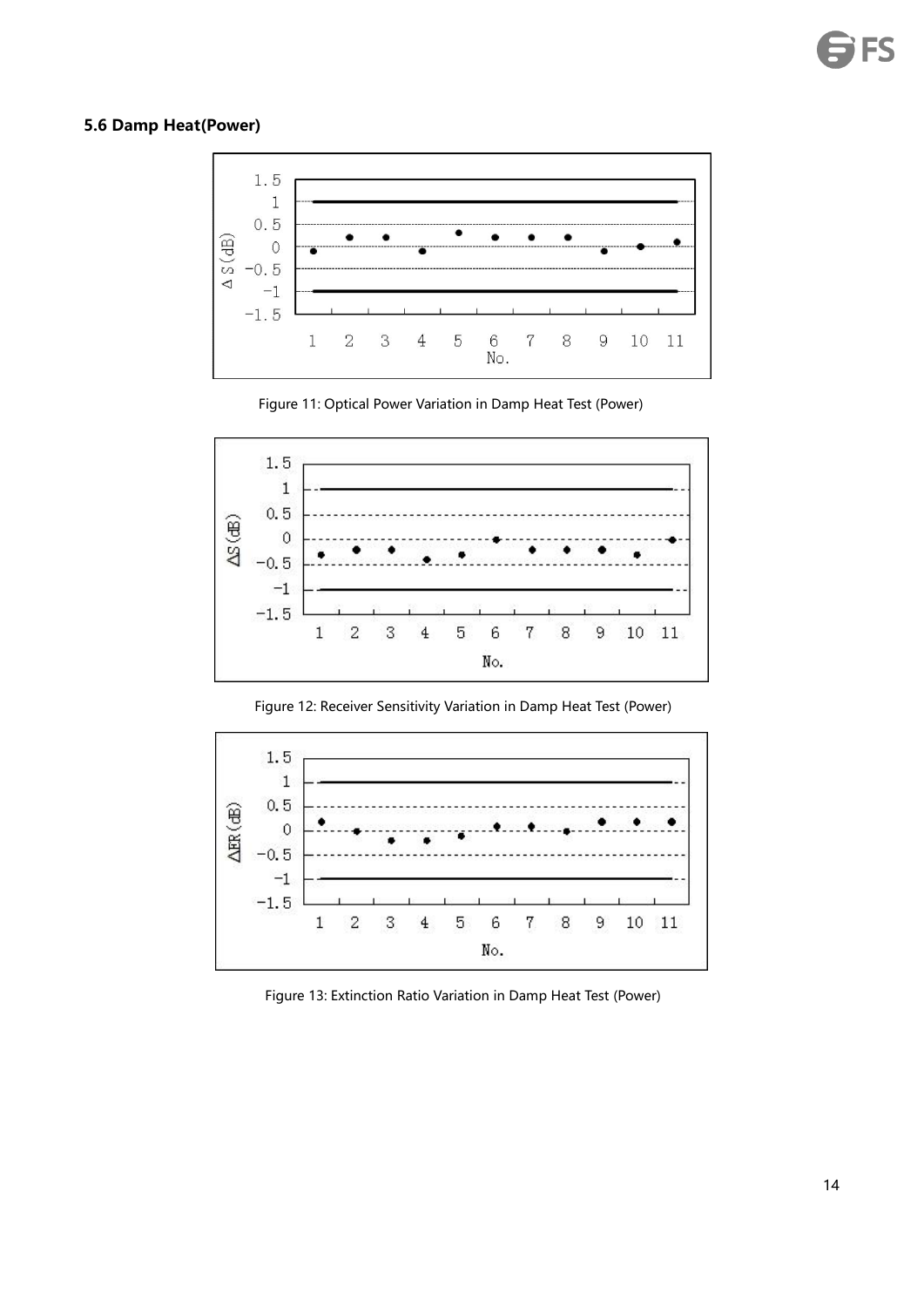#### Table 10: Data of Damp Heat Test(Power)

<span id="page-16-0"></span>

|                |                         | <b>Before Test</b>   |                   |                         | <b>After Test</b>    | <b>Before and After Test</b><br><b>Variation</b> |                        |                    |                     |
|----------------|-------------------------|----------------------|-------------------|-------------------------|----------------------|--------------------------------------------------|------------------------|--------------------|---------------------|
| No.            | P <sub>o</sub><br>(dBm) | Sensitivity<br>(dBm) | <b>ER</b><br>(dB) | P <sub>o</sub><br>(dBm) | Sensitivity<br>(dBm) | <b>ER</b><br>(dB)                                | $\Delta P_{O}$<br>(dB) | $\Delta S$<br>(dB) | $\Delta$ ER<br>(dB) |
| $\mathbf{1}$   | 0.7                     | $-12.1$              | 4.6               | 0.6                     | $-12.4$              | 4.8                                              | $-0.1$                 | $-0.3$             | 0.2                 |
| $\overline{2}$ | 0.2                     | $-11.7$              | 5.3               | $-0.1$                  | $-11.9$              | 5.3                                              | $-0.3$                 | $-0.2$             | 0.0                 |
| $\mathbf{3}$   | $0.4\,$                 | $-11.7$              | 4.9               | 0.2                     | $-11.9$              | 4.7                                              | $-0.2$                 | $-0.2$             | $-0.2$              |
| $\overline{4}$ | 1.2                     | $-11.5$              | 4.7               | 1.1                     | $-11.9$              | 4.5                                              | $-0.1$                 | $-0.4$             | $-0.2$              |
| 5 <sub>1</sub> | 0.8                     | $-11.1$              | 5.7               | 0.6                     | $-11.4$              | 5.6                                              | $-0.2$                 | $-0.3$             | $-0.1$              |
| $6\,$          | 1.1                     | $-12.2$              | 5.8               | 0.8                     | $-12.2$              | 5.9                                              | $-0.3$                 | 0.0                | 0.1                 |
| $\overline{7}$ | 0.9                     | $-12.2$              | 5.7               | $0.8\,$                 | $-12.4$              | 5.8                                              | $-0.1$                 | $-0.2$             | 0.1                 |
| $\,8\,$        | 0.1                     | $-11.6$              | 4.2               | $\mathbf 0$             | $-11.8$              | 4.2                                              | $-0.1$                 | $-0.2$             | 0.0                 |
| 9              | 0.8                     | $-11.8$              | 4.8               | 0.7                     | $-12$                | 5                                                | $-0.1$                 | $-0.2$             | 0.2                 |
| 10             | $\mathbf{1}$            | $-11.6$              | 5.4               | $1.1$                   | $-11.9$              | 5.6                                              | 0.1                    | $-0.3$             | 0.2                 |
| 11             | 0.5                     | $-11.6$              | 4.4               | 0.2                     | $-11.6$              | 4.6                                              | $-0.3$                 | 0.0                | 0.2                 |
|                |                         |                      |                   | <b>Statistics</b>       |                      |                                                  |                        |                    |                     |
| AVE            | 0.70                    | $-11.74$             | 5.05              | 0.55                    | $-11.95$             | 5.09                                             | $-0.15$                | $-0.21$            | 0.05                |
| SD             | 0.34                    | 0.31                 | 0.53              | 0.40                    | 0.29                 | 0.55                                             | 0.12                   | 0.12               | 0.15                |
| <b>MAX</b>     | 1.20                    | $-11.10$             | 5.80              | 1.10                    | $-11.40$             | 5.90                                             | 0.10                   | 0.00               | 0.20                |
| <b>MIN</b>     | 0.10                    | $-12.20$             | 4.20              | $-0.10$                 | $-12.40$             | 4.20                                             | $-0.30$                | $-0.40$            | $-0.20$             |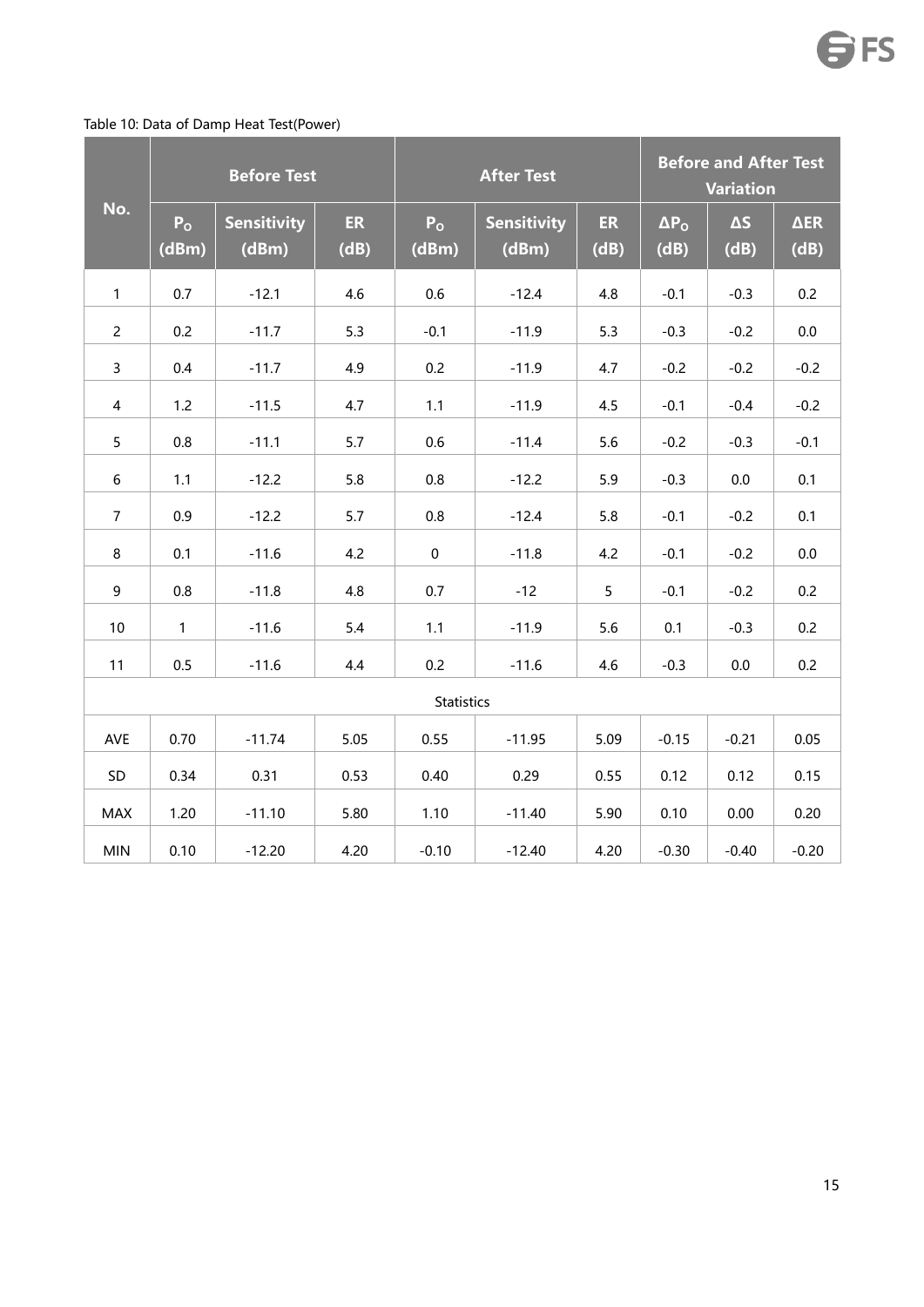#### **5.7 ESD Threshold**



Figure 14: Optical Power Variation in ESD Threshold Test



Figure 15: Receiver Sensitivity Variation in ESD Threshold Test



Figure 16: Extinction Ratio Variation in ESD Threshold Test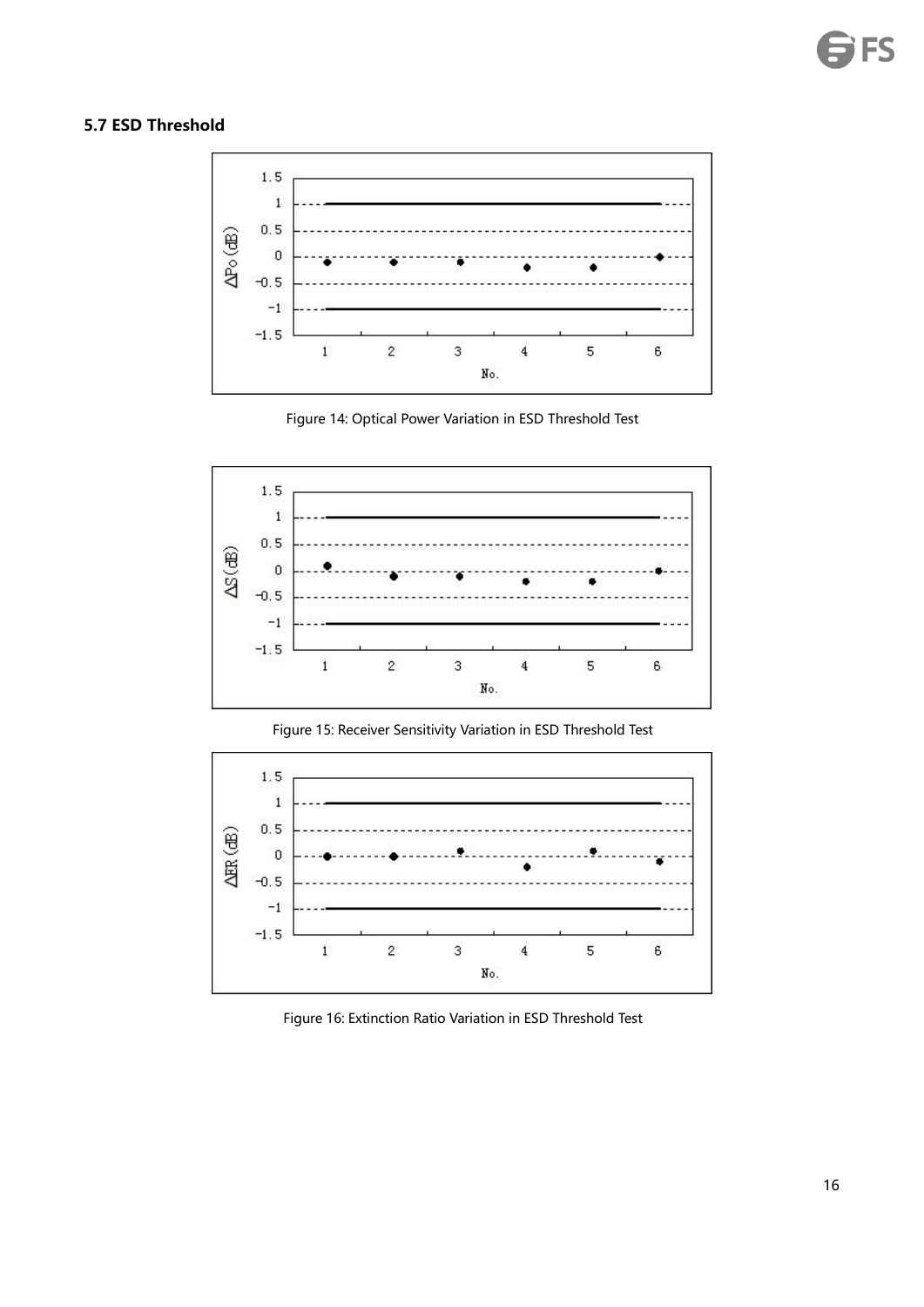#### Table 11: Data of ESD Threshold Test

|                |                         | <b>Before Test</b>          |             |                         | <b>After Test</b>           | <b>Before and After Test</b><br><b>Variation</b> |                        |                    |                     |
|----------------|-------------------------|-----------------------------|-------------|-------------------------|-----------------------------|--------------------------------------------------|------------------------|--------------------|---------------------|
| No.            | P <sub>o</sub><br>(dBm) | <b>Sensitivity</b><br>(dBm) | ER.<br>(dB) | P <sub>o</sub><br>(dBm) | <b>Sensitivity</b><br>(dBm) | ER<br>(dB)                                       | $\Delta P_{O}$<br>(dB) | $\Delta S$<br>(dB) | $\Delta ER$<br>(dB) |
| $\mathbf{1}$   | 0.6                     | $-12.4$                     | 4.8         | 0.5                     | $-12.3$                     | 4.8                                              | $-0.1$                 | 0.1                | 0.0                 |
| $\overline{2}$ | $-0.1$                  | $-11.9$                     | 5.3         | $-0.2$                  | $-12$                       | 5.3                                              | $-0.1$                 | $-0.1$             | 0.0                 |
| $\mathbf{3}$   | 0.2                     | $-11.9$                     | 4.7         | 0.1                     | $-12$                       | 4.8                                              | $-0.1$                 | $-0.1$             | 0.1                 |
| 4              | 1.1                     | $-11.9$                     | 4.5         | 0.9                     | $-12.1$                     | 4.3                                              | $-0.2$                 | $-0.2$             | $-0.2$              |
| 5 <sup>5</sup> | 0.6                     | $-11.4$                     | 5.6         | 0.4                     | $-11.6$                     | 5.7                                              | $-0.2$                 | $-0.2$             | 0.1                 |
| 6              | 0.8                     | $-12.2$                     | 5.9         | 0.8                     | $-12.2$                     | 5.8                                              | 0.0                    | 0.0                | $-0.1$              |
|                |                         |                             |             | Statistics              |                             |                                                  |                        |                    |                     |
| AVE            | 0.53                    | $-11.95$                    | 5.13        | 0.42                    | $-12.03$                    | 5.12                                             | $-0.12$                | $-0.08$            | $-0.02$             |
| SD             | 0.39                    | 0.31                        | 0.51        | 0.38                    | 0.22                        | 0.53                                             | 0.07                   | 0.11               | 0.11                |
| <b>MAX</b>     | 1.10                    | $-11.40$                    | 5.90        | 0.90                    | $-11.60$                    | 5.80                                             | 0.00                   | 0.10               | 0.10                |
| <b>MIN</b>     | $-0.10$                 | $-12.40$                    | 4.50        | $-0.20$                 | $-12.30$                    | 4.30                                             | $-0.20$                | $-0.20$            | $-0.20$             |

<span id="page-18-0"></span>**5.8 ESD Immunity**



Figure 17: Optical Power Variation in ESD Immunity Test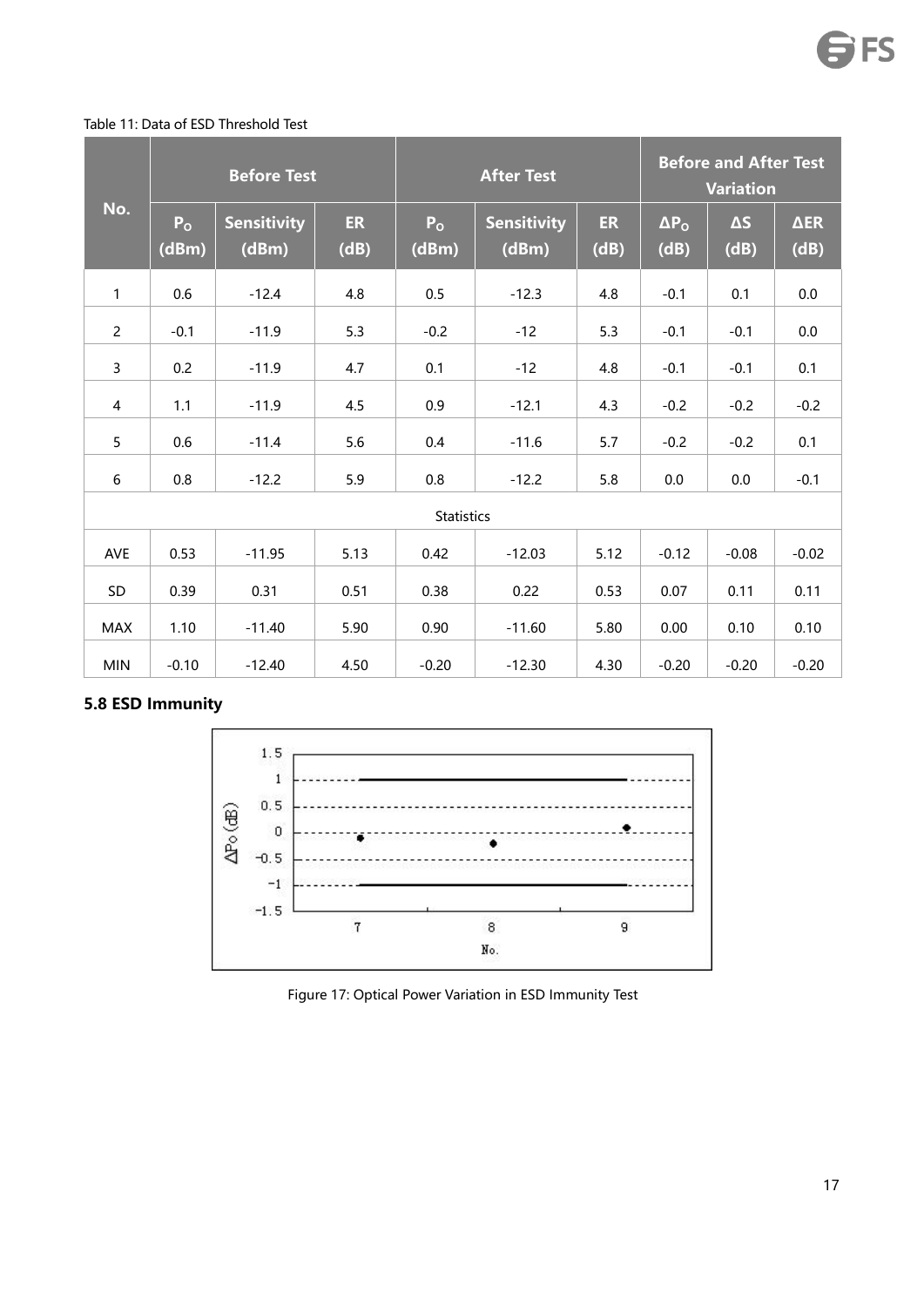

Figure 18: Receiver Sensitivity Variation in ESD Immunity Test



Figure 19: Extinction Ratio Variation in ESD Immunity Test

Table 12: Data of ESD Immunity Test (Class 4)

|                |                         | <b>Before Test</b>          |                   |                         | <b>After Test</b>    | <b>Before and After Test</b><br><b>Variation</b> |                      |                    |                     |
|----------------|-------------------------|-----------------------------|-------------------|-------------------------|----------------------|--------------------------------------------------|----------------------|--------------------|---------------------|
| No.            | P <sub>o</sub><br>(dBm) | <b>Sensitivity</b><br>(dBm) | <b>ER</b><br>(dB) | P <sub>o</sub><br>(dBm) | Sensitivity<br>(dBm) | ER<br>(dB)                                       | $\Delta P_0$<br>(dB) | $\Delta S$<br>(dB) | $\Delta$ ER<br>(dB) |
| $\overline{7}$ | 0.8                     | $-12.4$                     | 5.8               | 0.7                     | $-12.4$              | 5.8                                              | $-0.1$               | 0.0                | 0.0                 |
| 8              | $\mathbf 0$             | $-11.8$                     | 4.2               | $-0.2$                  | $-11.8$              | 4.2                                              | $-0.2$               | 0.0                | 0.0                 |
| 9              | 0.7                     | $-12$                       | $\overline{5}$    | 0.8                     | $-12.1$              | 4.8                                              | 0.1                  | $-0.1$             | $-0.2$              |
|                |                         |                             |                   | <b>Statistics</b>       |                      |                                                  |                      |                    |                     |
| AVE            | 0.50                    | $-12.07$                    | 5.00              | 0.43                    | $-12.10$             | 4.93                                             | $-0.07$              | $-0.03$            | $-0.07$             |
| SD             | 0.36                    | 0.25                        | 0.65              | 0.45                    | 0.24                 | 0.66                                             | 0.12                 | 0.05               | 0.09                |
| <b>MAX</b>     | 0.80                    | $-11.80$                    | 5.80              | 0.80                    | $-11.80$             | 5.80                                             | 0.10                 | 0.00               | 0.00                |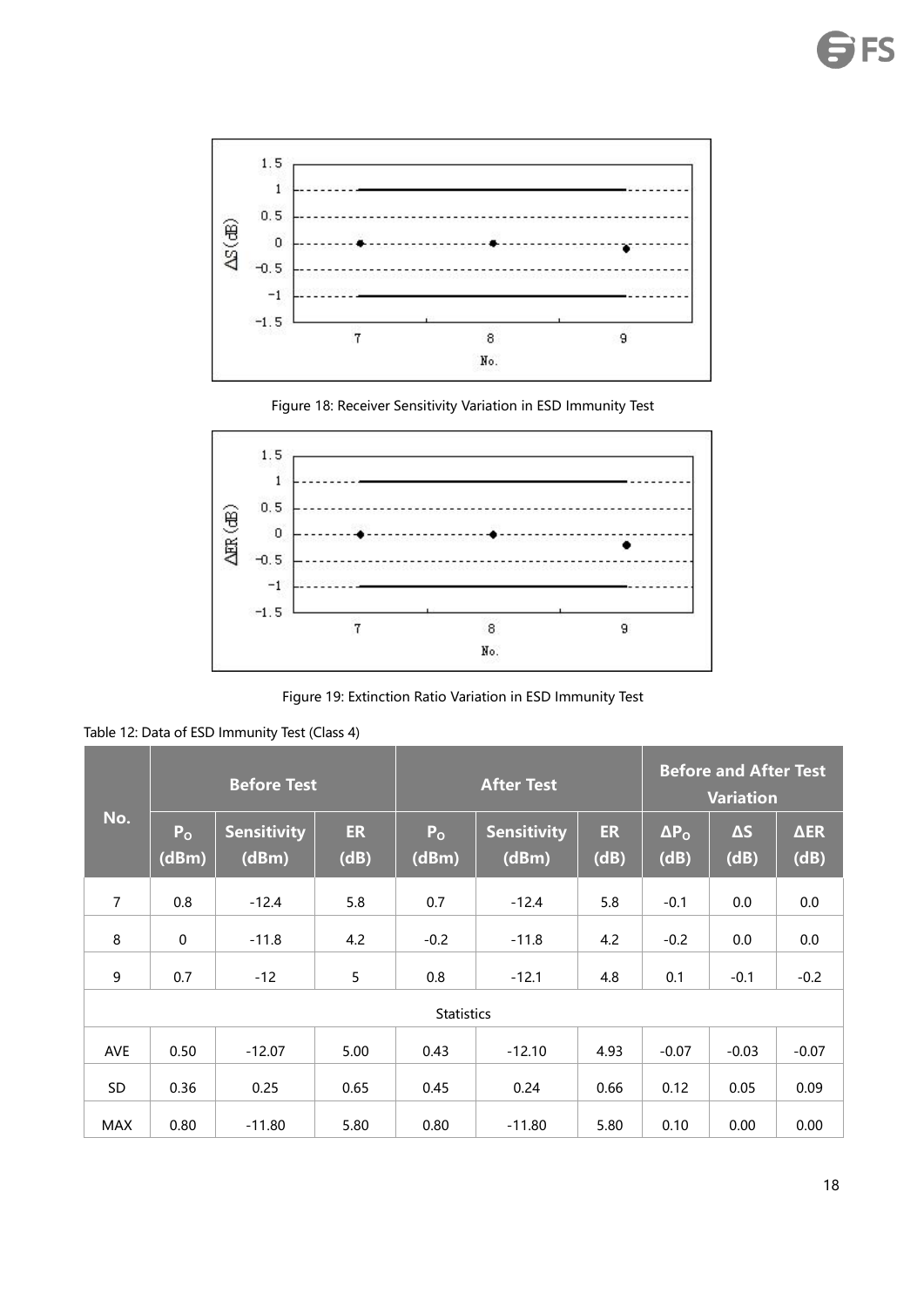| $\sim$<br>$-0.20$<br>ሰ ኃበ<br>0.20<br>$-12.40$<br>$-0.10$<br>4.20<br>12.40<br>4.ZU<br>-0.ZC<br>- 1<br>$  -$<br>$  -$ |  |
|---------------------------------------------------------------------------------------------------------------------|--|
|---------------------------------------------------------------------------------------------------------------------|--|

#### <span id="page-20-0"></span>**5.9 Visual Inspection**

Table 13: Data of Visual Inspection Test

| No.            | 01  | 02  | 03  | 04  | 05  | 06  | 07  | 08  | 09  | 10  | 11  |
|----------------|-----|-----|-----|-----|-----|-----|-----|-----|-----|-----|-----|
| End Inspection | OK* | OK* | OK* | OK* | OK* | OK* | OK* | OK* | OK* | OK* | OK* |

#### <span id="page-20-1"></span>**5.10 Damp Heat**



Figure 20: Optical Power variation in Damp Heat Test



Figure 21: Receiver Sensitivity Variation in Damp Heat Test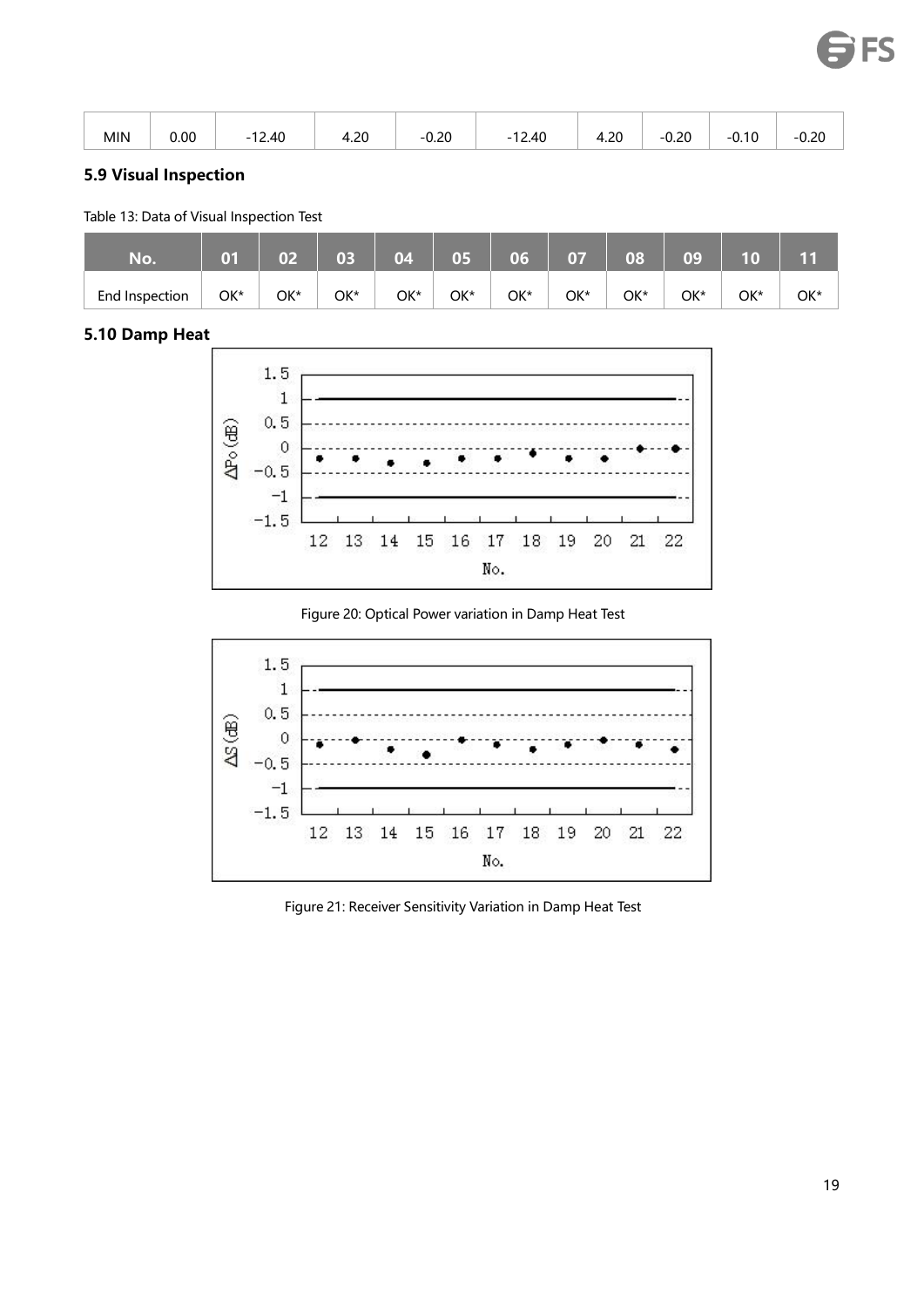

Figure 22: Extinction Ratio Variation in Damp Heat Test

| Table 14: Data of Damp Heat Test |
|----------------------------------|
|----------------------------------|

|            |                         | <b>Before Test</b>          |                   |                         | <b>After Test</b>           | <b>Before and After Test</b><br><b>Variation</b> |                        |                    |                     |
|------------|-------------------------|-----------------------------|-------------------|-------------------------|-----------------------------|--------------------------------------------------|------------------------|--------------------|---------------------|
| No.        | P <sub>o</sub><br>(dBm) | <b>Sensitivity</b><br>(dBm) | <b>ER</b><br>(dB) | P <sub>o</sub><br>(dBm) | <b>Sensitivity</b><br>(dBm) | <b>ER</b><br>(dB)                                | $\Delta P_{O}$<br>(dB) | $\Delta S$<br>(dB) | $\Delta ER$<br>(dB) |
| 12         | 0.8                     | $-12$                       | 5.2               | 0.6                     | $-12.1$                     | 5.5                                              | $-0.2$                 | $-0.1$             | 0.3                 |
| 13         | 0.5                     | $-11.5$                     | 5.2               | 0.3                     | $-11.5$                     | 5.5                                              | $-0.2$                 | $0.0\,$            | 0.3                 |
| 14         | 0.8                     | $-11.7$                     | 4.4               | 0.5                     | $-11.9$                     | 4.6                                              | $-0.3$                 | $-0.2$             | 0.2                 |
| 15         | 0.7                     | $-12.3$                     | 4.6               | 0.4                     | $-12.6$                     | 4.9                                              | $-0.3$                 | $-0.3$             | 0.3                 |
| 16         | 0.9                     | $-12.2$                     | 5.4               | 0.7                     | $-12.2$                     | 5.6                                              | $-0.2$                 | $0.0\,$            | 0.2                 |
| 17         | 0.5                     | $-12$                       | 4.9               | 0.3                     | $-12.1$                     | 5.1                                              | $-0.2$                 | $-0.1$             | 0.2                 |
| 18         | 0.7                     | $-11.6$                     | 5.3               | 0.6                     | $-11.8$                     | 5.3                                              | $-0.1$                 | $-0.2$             | 0.0                 |
| 19         | 0.5                     | $-12.4$                     | 5.3               | 0.3                     | $-12.5$                     | 5.6                                              | $-0.2$                 | $-0.1$             | 0.3                 |
| 20         | $0.8\,$                 | $-11.6$                     | 4.7               | 0.6                     | $-11.6$                     | 4.5                                              | $-0.2$                 | $0.0\,$            | $-0.2$              |
| 21         | 0.6                     | $-11.9$                     | 5 <sup>5</sup>    | 0.6                     | $-12$                       | $5\phantom{.0}$                                  | $0.0\,$                | $-0.1$             | 0.0                 |
| 22         | 0.6                     | $-12.4$                     | 4.2               | 0.6                     | $-12.6$                     | 4.3                                              | 0.0                    | $-0.2$             | 0.1                 |
|            |                         |                             |                   | <b>Statistics</b>       |                             |                                                  |                        |                    |                     |
| AVE        | 0.67                    | $-11.96$                    | 4.93              | 5.08                    | $-12.08$                    | 4.81                                             | 0.15                   | $-0.12$            | $-0.12$             |
| SD         | 0.14                    | 0.32                        | 0.38              | 0.44                    | 0.36                        | 0.42                                             | 0.16                   | 0.09               | 0.08                |
| <b>MAX</b> | 0.90                    | $-11.50$                    | 5.40              | 5.60                    | $-11.50$                    | 5.40                                             | 0.30                   | 0.00               | 0.00                |
| MIN        | 0.50                    | $-12.40$                    | 4.20              | 4.30                    | $-12.60$                    | 4.00                                             | $-0.20$                | $-0.30$            | $-0.20$             |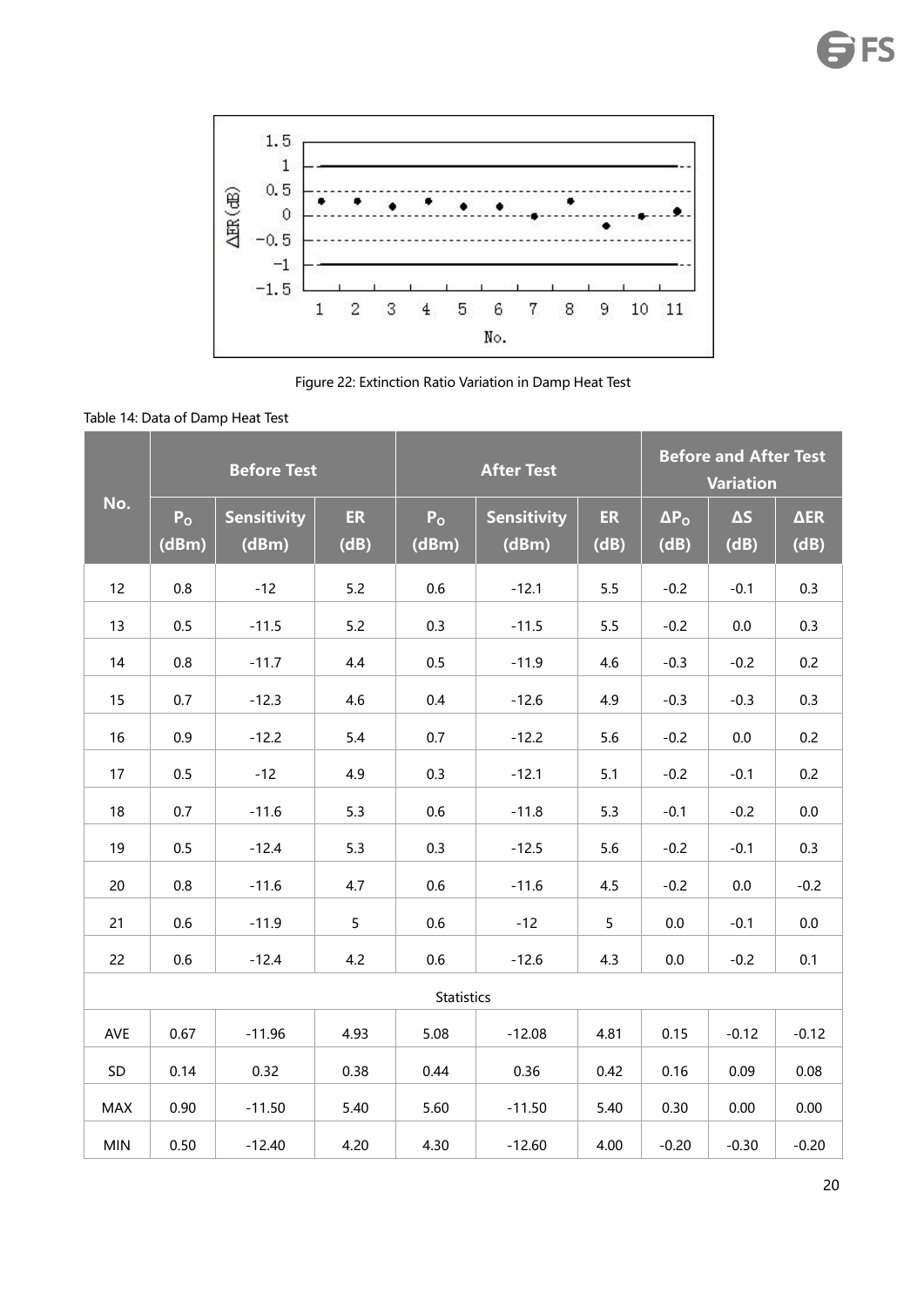#### <span id="page-22-0"></span>**5.11 High-temperature Storage**



Figure 23: Optical Power Variation in High-Temperature Storage Test



Figure 24: Receiver Sensitivity Variation in High-Temperature Storage Test



Figure 25: Extinction Ratio Variation in High-Temperature Storage Test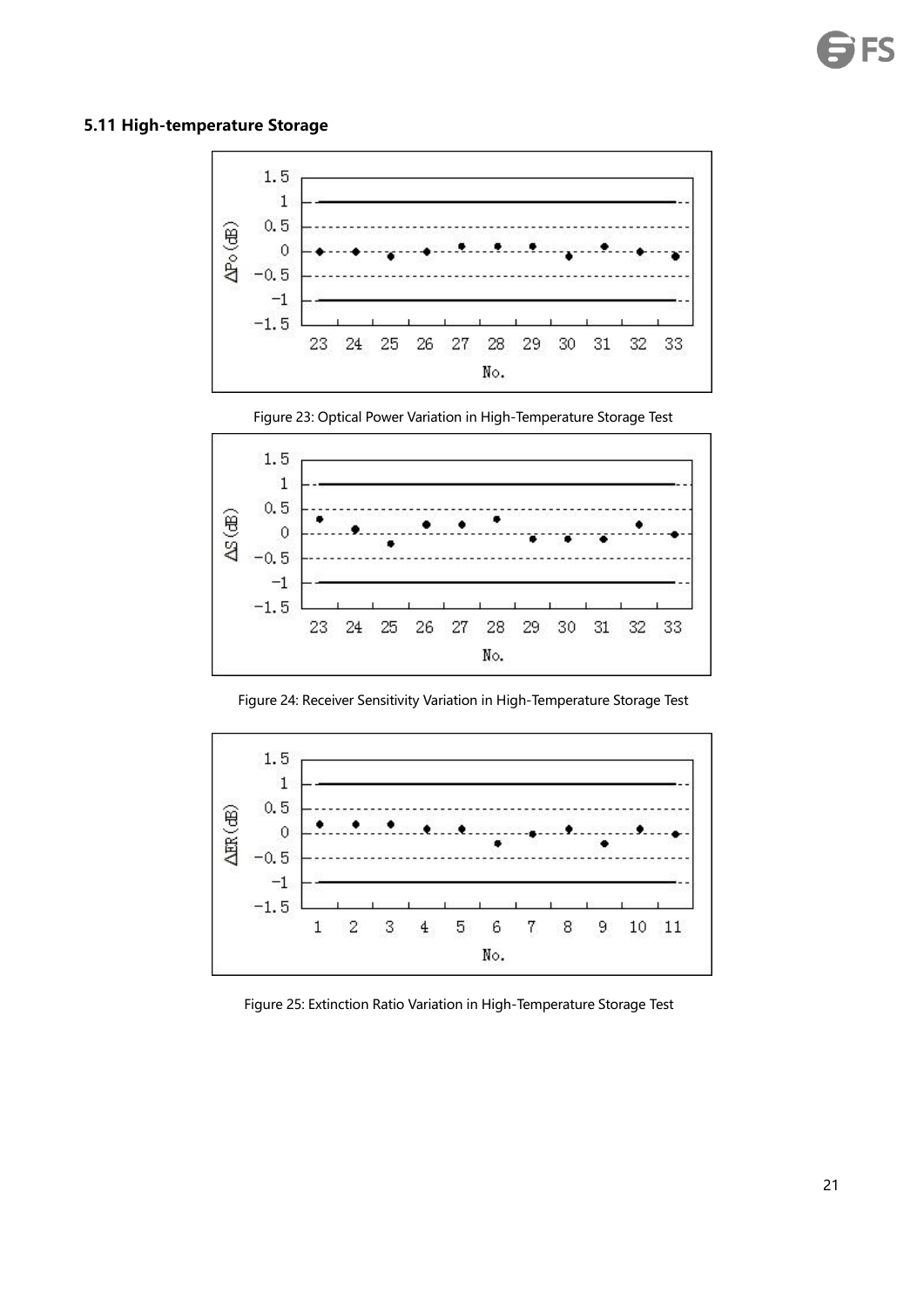#### Table 15: Data of High-Temperature Storage Test

|            |                         | <b>Before Test</b>          |                   |                         | <b>After Test</b>           | <b>Before and After Test</b><br><b>Variation</b> |                        |                    |                     |
|------------|-------------------------|-----------------------------|-------------------|-------------------------|-----------------------------|--------------------------------------------------|------------------------|--------------------|---------------------|
| No.        | P <sub>o</sub><br>(dBm) | <b>Sensitivity</b><br>(dBm) | <b>ER</b><br>(dB) | P <sub>o</sub><br>(dBm) | <b>Sensitivity</b><br>(dBm) | ER<br>(dB)                                       | $\Delta P_{O}$<br>(dB) | $\Delta S$<br>(dB) | $\Delta$ ER<br>(dB) |
| 23         | 0.7                     | $-12.3$                     | 4.7               | 0.7                     | $-12$                       | 4.9                                              | $0.0\,$                | 0.3                | 0.2                 |
| 24         | 0.8                     | $-11.8$                     | 4.6               | $0.8\,$                 | $-11.7$                     | 4.8                                              | $0.0\,$                | 0.1                | 0.2                 |
| 25         | 0.6                     | $-11.8$                     | 4.5               | $0.5\,$                 | $-12$                       | 4.7                                              | $-0.1$                 | $-0.2$             | 0.2                 |
| 26         | 0.8                     | $-12.3$                     | 4.9               | $0.8\,$                 | $-12.1$                     | 5 <sub>5</sub>                                   | $0.0\,$                | 0.2                | 0.1                 |
| 27         | 0.7                     | $-11.8$                     | 5.1               | $0.8\,$                 | $-11.6$                     | 5.2                                              | 0.1                    | 0.2                | 0.1                 |
| 28         | 0.8                     | $-12$                       | $5.4\,$           | 0.9                     | $-11.7$                     | 5.2                                              | 0.1                    | 0.3                | $-0.2$              |
| 29         | 0.9                     | $-12.2$                     | 5.4               | $\mathbf{1}$            | $-12.3$                     | 5.4                                              | 0.1                    | $-0.1$             | 0.0                 |
| 30         | 0.6                     | $-11.6$                     | 5.1               | 0.5                     | $-11.7$                     | 5.2                                              | $-0.1$                 | $-0.1$             | 0.1                 |
| 31         | 0.7                     | $-12.1$                     | 5.4               | $0.8\,$                 | $-12.2$                     | 5.2                                              | 0.1                    | $-0.1$             | $-0.2$              |
| 32         | 0.7                     | $-12.3$                     | $5.2$             | 0.7                     | $-12.1$                     | 5.3                                              | $0.0\,$                | 0.2                | 0.1                 |
| 33         | 0.5                     | $-11.6$                     | 4.9               | 0.4                     | $-11.6$                     | 4.9                                              | $-0.1$                 | 0.0                | 0.0                 |
|            |                         |                             |                   | <b>Statistics</b>       |                             |                                                  |                        |                    |                     |
| AVE        | 0.71                    | $-11.98$                    | 5.02              | 0.72                    | $-11.91$                    | 5.07                                             | 0.01                   | 0.07               | 0.05                |
| SD         | 0.11                    | 0.26                        | 0.31              | 0.17                    | 0.24                        | 0.21                                             | 0.08                   | 0.17               | 0.14                |
| MAX        | 0.90                    | $-11.60$                    | 5.40              | 1.00                    | $-11.60$                    | 5.40                                             | 0.10                   | 0.30               | 0.20                |
| <b>MIN</b> | 0.50                    | $-12.30$                    | 4.50              | 0.40                    | $-12.30$                    | 4.70                                             | $-0.10$                | $-0.20$            | $-0.20$             |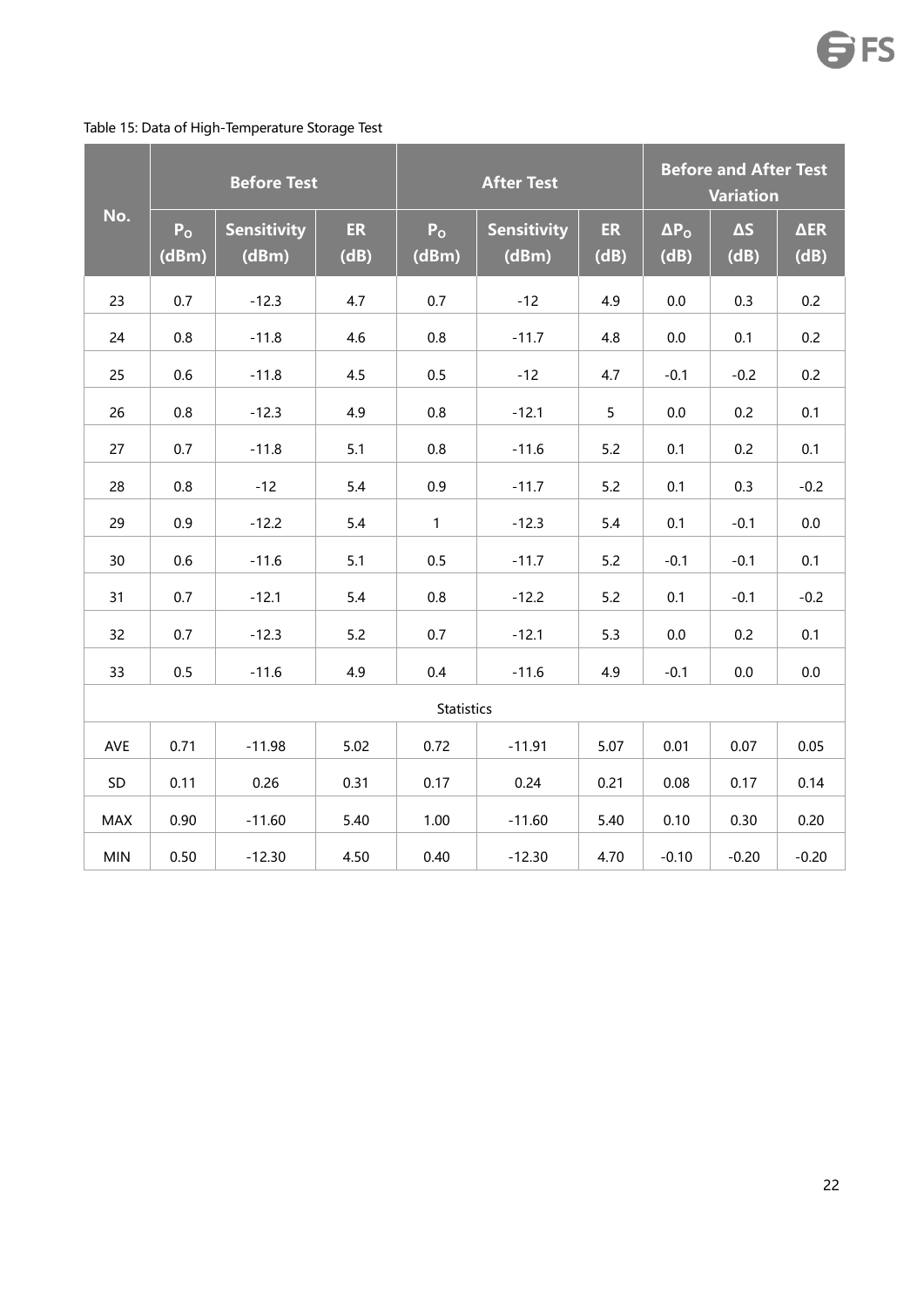#### <span id="page-24-0"></span>**5.12 Accelerating Aging**



Figure 26: Optical Power Variation in Accelerating Aging Test



Figure 27: Receiver Sensitivity Variation in Accelerating Aging Test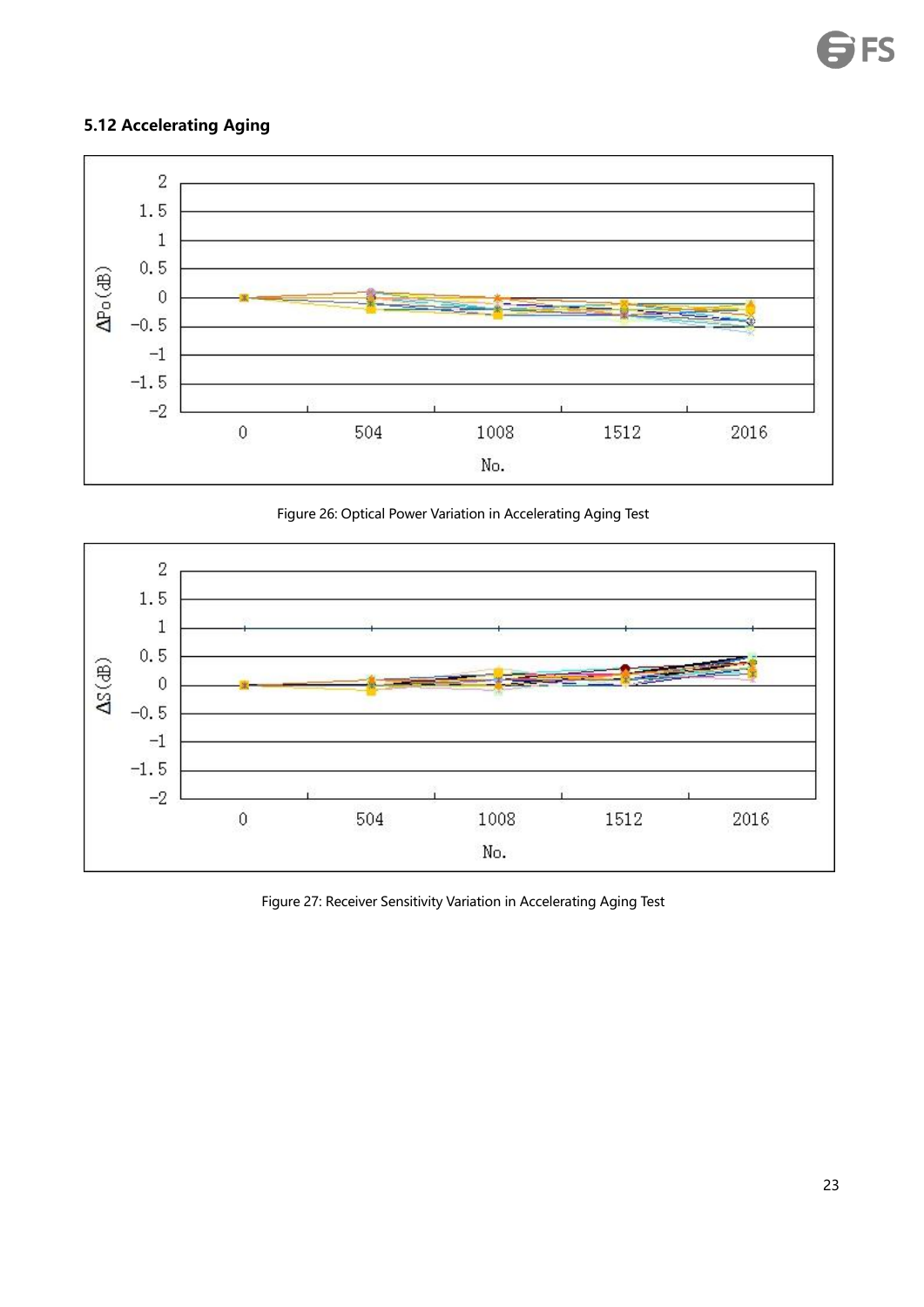

Figure 28: Extinction Ratio Variation in Accelerating Aging Test

| <b>Time</b><br>(hrs) | 34      | 35      | 36      | 37      | 38  | 39           | 40      | 41      | 42           | 43  | 44      |
|----------------------|---------|---------|---------|---------|-----|--------------|---------|---------|--------------|-----|---------|
| $\mathbf 0$          | $0.6\,$ | 0.6     | 0.6     | 0.9     | 0.7 | $\mathbf{1}$ | 0.7     | 0.6     | $\mathbf{1}$ | 0.7 | 0.6     |
| 504                  | 0.6     | 0.7     | $0.5\,$ | 0.8     | 0.7 | 0.8          | 0.6     | 0.6     | 0.9          | 0.6 | $0.5\,$ |
| 1008                 | $0.4\,$ | 0.5     | $0.4\,$ | 0.8     | 0.6 | $0.8\,$      | 0.6     | $0.4\,$ | 0.7          | 0.6 | $0.5\,$ |
| 1512                 | $0.4\,$ | 0.4     | 0.3     | $0.6\,$ | 0.3 | 0.9          | $0.5\,$ | 0.5     | 0.6          | 0.3 | 0.2     |
| 2016                 | $0.4\,$ | 0.1     | 0.1     | $0.5\,$ | 0.3 | 0.9          | 0.3     | 0.2     | 0.6          | 0.6 | 0.3     |
|                      |         |         |         |         |     |              |         |         |              |     |         |
| <b>Time</b><br>(hrs) | 45      | 46      | 47      | 48      | 49  | 50           | 51      | 52      | 53           | 54  | 55      |
| $\mathbf 0$          | 0.8     | 0.6     | 0.7     | 0.7     | 0.8 | 0.8          | 0.7     | 0.7     | 0.7          | 0.8 | 0.9     |
| 504                  | 0.7     | 0.6     | 0.8     | 0.7     | 0.7 | 0.9          | 0.6     | $0.5\,$ | 0.7          | 0.9 | 0.8     |
| 1008                 | 0.6     | $0.5\,$ | $0.5\,$ | $0.4\,$ | 0.5 | $0.6\,$      | $0.5\,$ | $0.4\,$ | 0.7          | 0.8 | 0.7     |
| 1512                 | $0.5\,$ | 0.3     | 0.4     | $0.5\,$ | 0.5 | $0.5\,$      | 0.5     | 0.6     | 0.4          | 0.7 | 0.6     |

Table 16: Optical Power of Accelerating Aging Test

FS